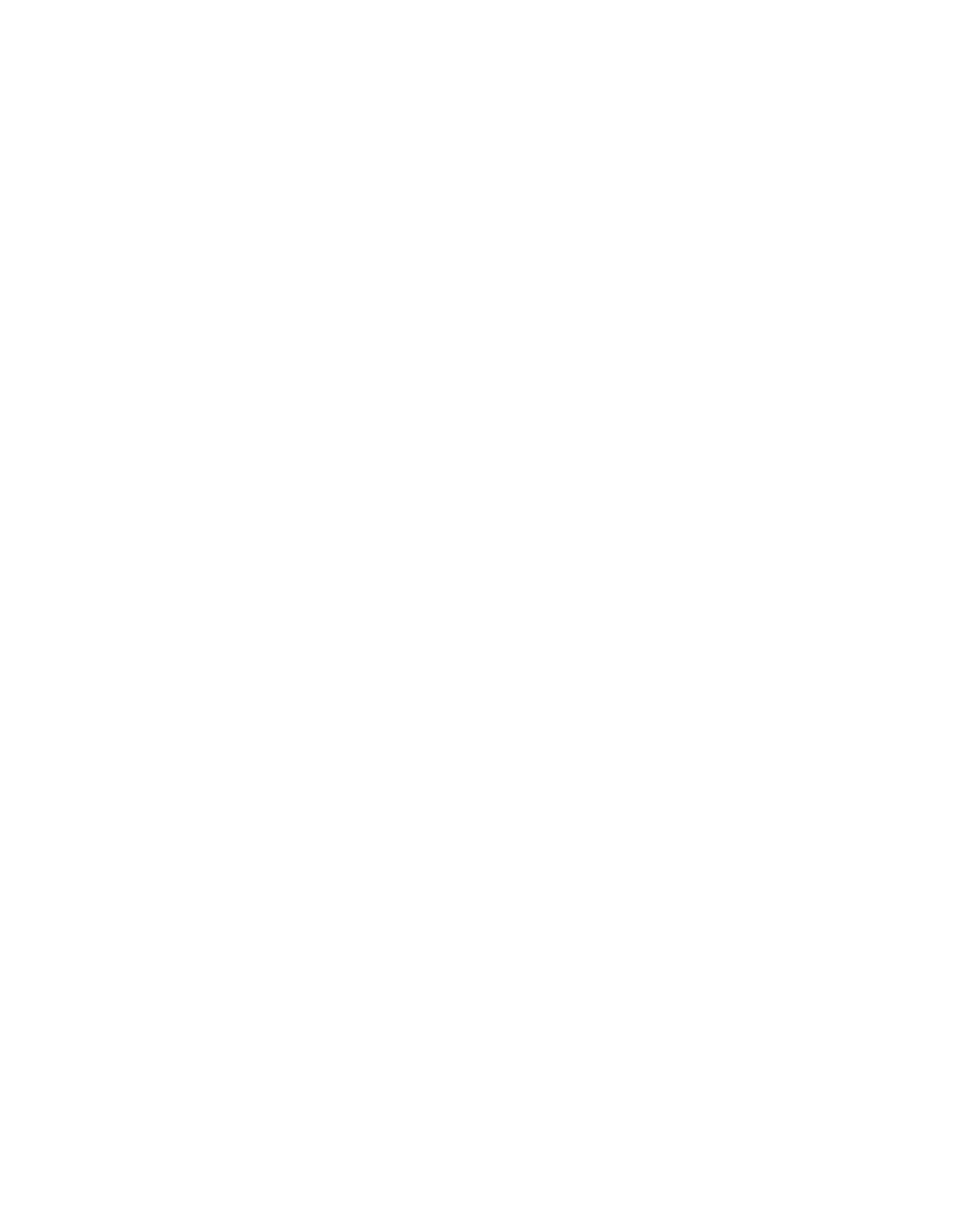## **CONTENTS**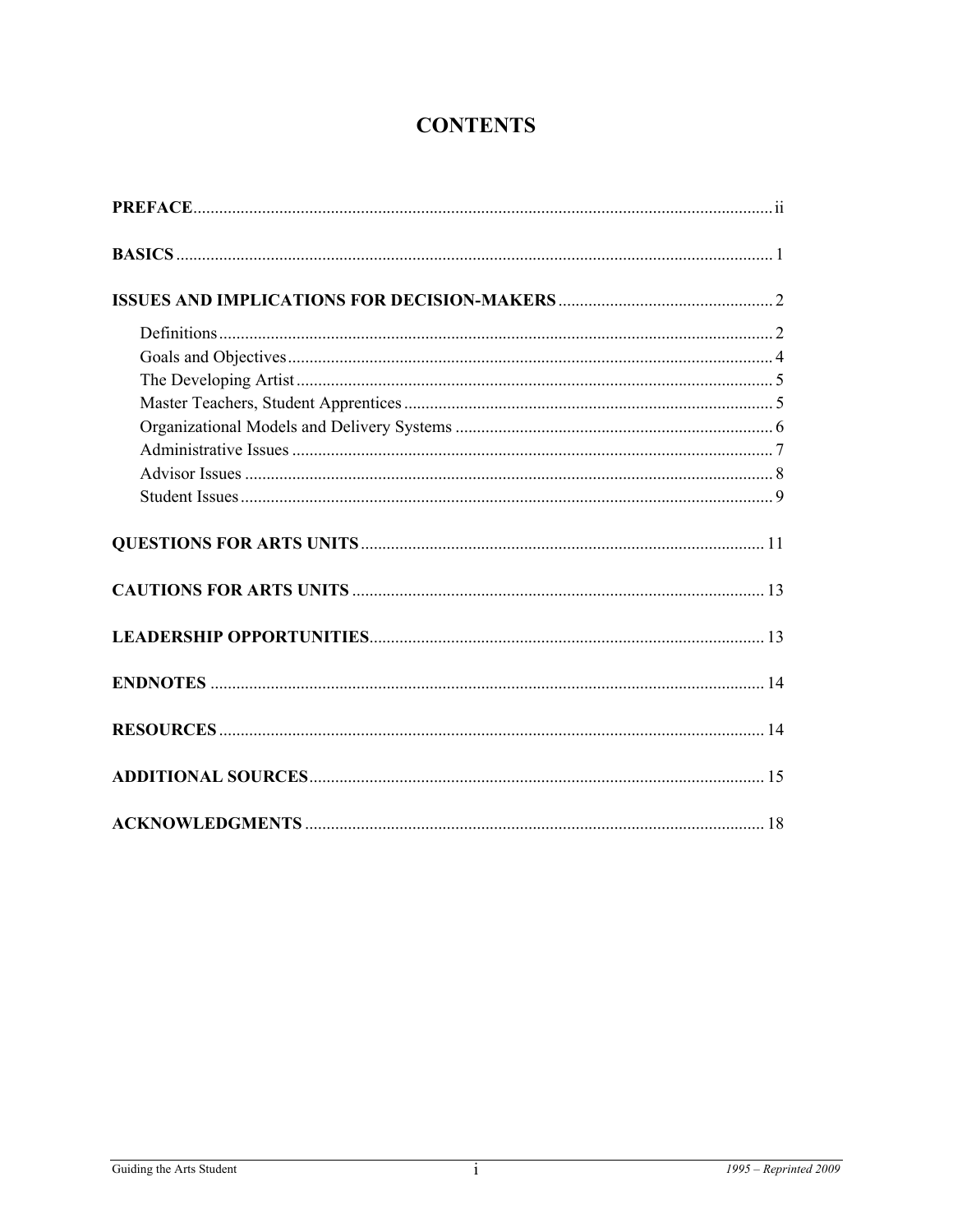## **PREFACE**

The Council of Arts Accrediting Associations is a joint, *ad hoc* effort of the National Association of Schools of Art and Design, the National Association of Schools of Dance, the National Association of Schools of Music, and the National Association of Schools of Theatre. The Council works with matters of general concern to the arts community in higher education, with particular focus on the issues and policies affecting instructional quality and accreditation.

The term "unit" as used in this document indicates an entire art/design, dance, music, or theatre educational program of an institution. Thus, in specific cases, "unit" refers to free-standing institutions; in other cases, it refers to departments or schools that are part of larger institutions.

*Please note: The purpose of this paper is to organize ideas and encourage thought, not to establish accreditation standards or inflexible positions. The ideas and suggestions presented herein represent the best information and analysis available at the time of completion. Recommendations should be used as the basis for planning only after careful consideration has been given to current and prospective local conditions.* 

**For further information about CAAA or its component associations, please contact:** 

**NATIONAL OFFICE FOR ARTS ACCREDITATION 11250 Roger Bacon Drive, Suite 21 Reston, Virginia 20190** 

**Telephone: 703-437-0700** — **Facsimile: 703-437-6312 E-mail: info@arts-accredit.org [http://www.arts-accredit.org](http://www.arts-accredit.org/)**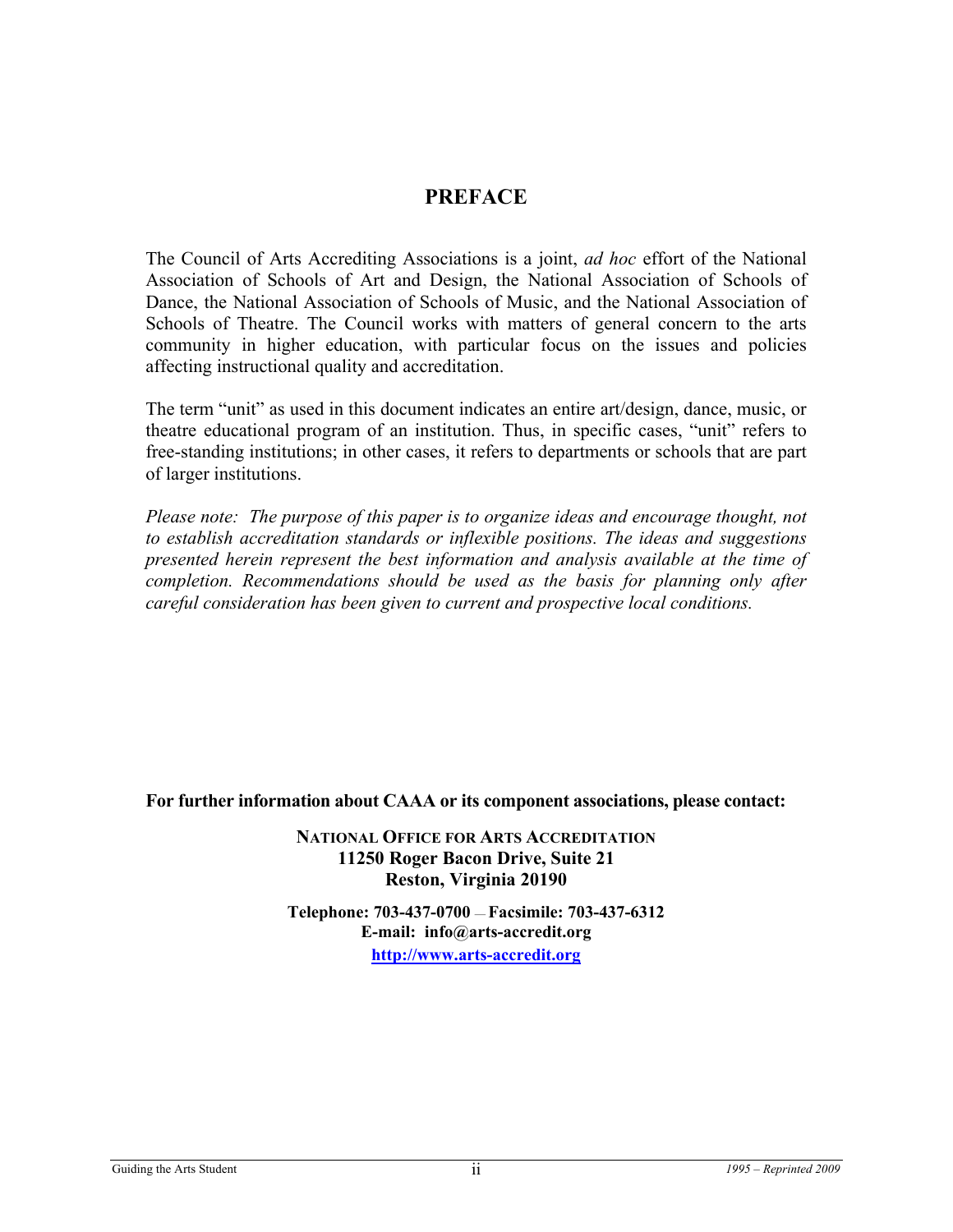## **Guiding the Arts Student: Academic Advising, Career Counseling, and Mentoring**

#### **BASICS**

Academic advising, career counseling, and to a lesser extent, mentoring, have all been recognized as important elements of higher education. Required by regional accreditation agencies and professional accreditors such as NASAD, NASM, NASD, and NAST, academic advising of some kind is found in nearly every college, university, and arts school in the country. There is; however, widespread and wellfounded concern for the health and productivity of these programs. Three nationwide surveys of academic advising conducted by the American College Testing Program (1979, 1983, 1987) found that only slight improvements have taken place in an area generally regarded as a low status activity, often performed in a perfunctory manner with little regard to evaluation or reward. Career counseling is often a haphazard affair; even where resources exist, the ties with the curriculum and academic advising may be slight. The concept of mentoring is enjoying a renaissance, though at present the greatest attention is given to students at risk on one hand and advanced graduate students on the other. The extent to which these various approaches to guidance are utilized and coordinated largely determines the overall effectiveness of an institution's guidance system.

A survey concerning academic advising, career counseling, and developmental counseling sent to all NASAD, NASD, NASM, and NAST member institutions early in 1994 revealed that the majority of the 383 institutions responding do not have written statements concerning academic advising or career counseling that is specific to the arts students they serve. An average of 44 percent of arts units within colleges or universities do have discipline-specific policies and guidelines; the individual averages range from 53 percent for dance units to 38 percent for music units. Of the 49 independent arts schools which responded to the questionnaire, 36 reported that they offer academic advising. Written policies and information regarding career counseling specific to arts students in colleges and universities is uncommon: only 17 percent of these institutions have written policies and information, with dance leading again at 39 percent and music lagging at 5 percent. Of the independent institutions, 55 percent provide written descriptions of their career counseling resources. Developmental counseling is available to students at most institutions, although it is not frequently discussed in departmental handbooks and resources. References to this resource are made by 17 percent of the arts units responding, dance in the lead at 44 percent and music last at 4 percent. Of the independent institutions, 52 percent describe their resources in this area.

Advising systems have usually focused on the curriculum and the educational experience; connections with career aspirations and life goals have often received little attention. This narrow focus may prove a great disservice to both the individual student and the profession. The arts fields are increasingly complex and an individual may pursue many paths in the course of a lifetime of involvement with the arts. Although many paths presuppose a well-defined progression of training, the ability to synthesize the various aspects of this training, and to employ them in new and different ways, is to be cultivated.

For centuries, the training model for artists was that of master teacher and apprentice student, whether the field was art, drama, music, or theatre. The long period of apprenticeship under a master gave the student more than technical skills. The master's own work provided the younger artist with experience in the practical aspects of the art—commissions, studio organization, and the community of artists, among them.

Apprenticeship presupposed another element—the relationship of the apprentice not only with the profession, but with the master. This could, and often did, work to the disadvantage of the student—many are the tales of the virtual slaves. For others; however, the master was a guide, a supporter, a mentor.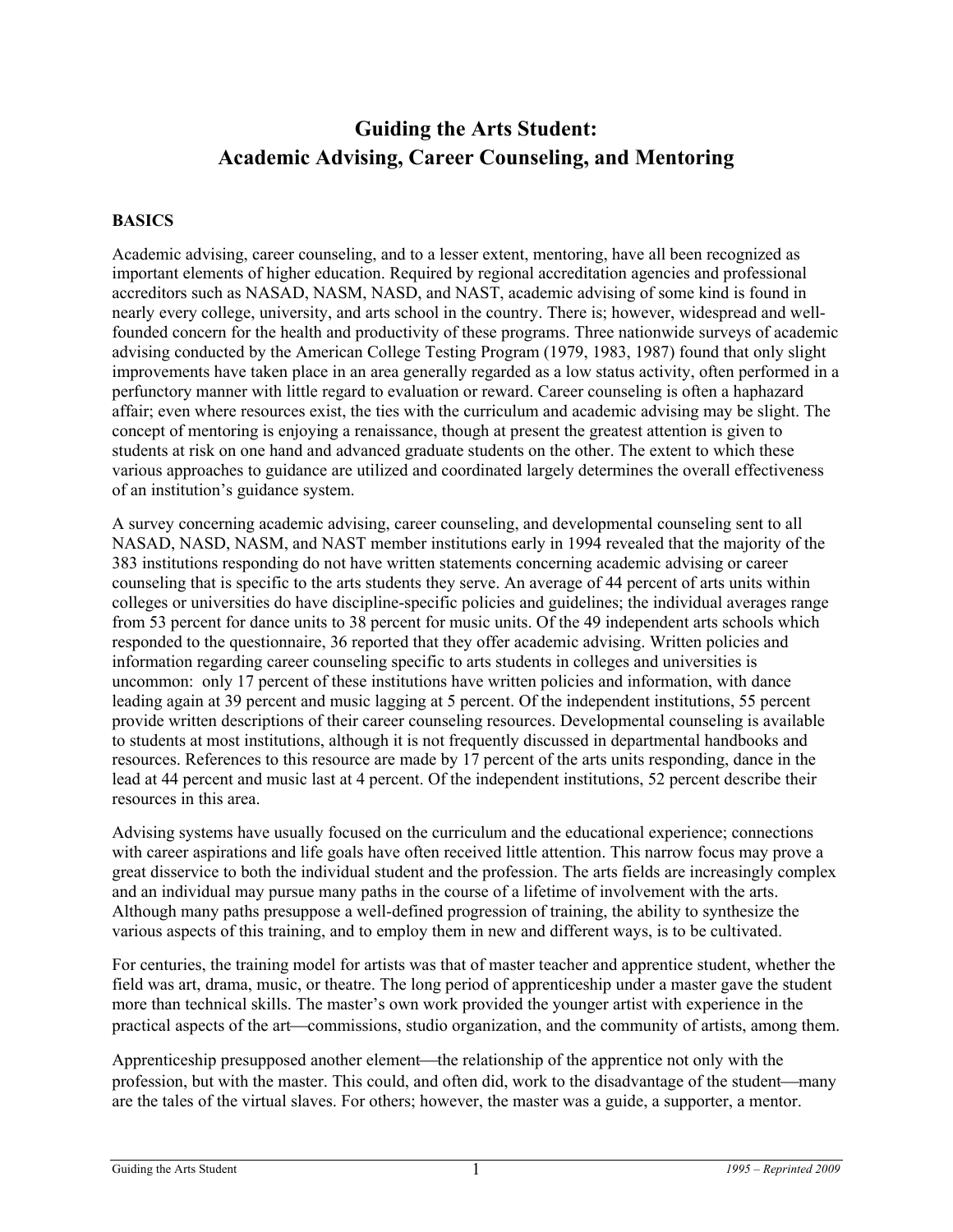The rise of apprenticeship programs in the arts and other professions, and of mentoring relationships in business, industry, and education, is evidence that the value of these traditional structures is increasingly recognized. The challenge in higher education is to integrate these various guidance models in ways that prove effective in local contexts.

It is with particular attention to the needs of arts students that this document seeks to identify the issues and questions that confront arts units as they evaluate the guidance they provide. These issues are part of an ongoing concern for the health of the arts enterprise, and should be considered integral to the educational process, not simply as problems to be resolved.

## **ISSUES AND IMPLICATIONS FOR DECISION MAKERS**

As knowledge, career choices, and life in general have become more complex, so have the decisions facing students in higher education. There are more choices within the curriculum and even more to be considered after graduation. How are students to choose among these options? Who is to advise them? What is the context for their decisions? How are students to be guided as they work toward the completion of their chosen course of study? How is that study to be applied to the professional world? Where and how are these young artists to find work? The nature of work has changed, and continues to change so rapidly that it is no longer reasonable to assume that a well-designed curriculum will suffice to prepare students for specific careers in the arts.

The factors that determine career choice and success are undoubtedly complex: gifts, skills, interests, and personal characteristics are all critical, and each is in itself complex. As students evaluate each of these areas, they are likely to need assistance from a range of sources, and no one source is likely to be expert in all areas. Communication and coordination are critical. The responsibility for decisions lies with the student, but considerable responsibility for providing resources rests with the arts unit and the institution.

## **Definitions**

Guidance has many aspects. Providing information is the easiest and most basic; it is not; however, sufficient unto itself. Students may require assistance in identifying the information they need, in evaluating options and reasonable possibilities, and in relating current needs to future expectations. Cognitive skills may need development—goal setting and decision making, for example. Although the average age of college students is on the rise, a significant percentage of students are young adults, experiencing intellectual and artistic challenge within a period of important personal and emotional change. Older students often must combine their studies with professional and family responsibilities. Guidance systems must acknowledge all of these realities.

The following definitions seek to clarify some of the terminology in general use in discussions of academic advising and student services. It should be noted that there are many ways to organize and deliver these services, and that in almost every case, no one advisor is called upon to deliver them all.

#### *Academic Advising*

Ideas of what academic advising should be and do range from the simple provision of registration information via written and electronic sources to weekly sessions with an advisor that address the academic, developmental, and professional needs of the student. There is growing consensus; however, that the "I just need you to sign this, Dr. Smith," scenario does not constitute advising.

Advising implies the physical presence of an advisor, and ideally involves concern on the part of the advisor for the individual student, the institution, and the world of work. Although decisions are the responsibility of the student, the advisor may assist in identifying student interests and abilities (or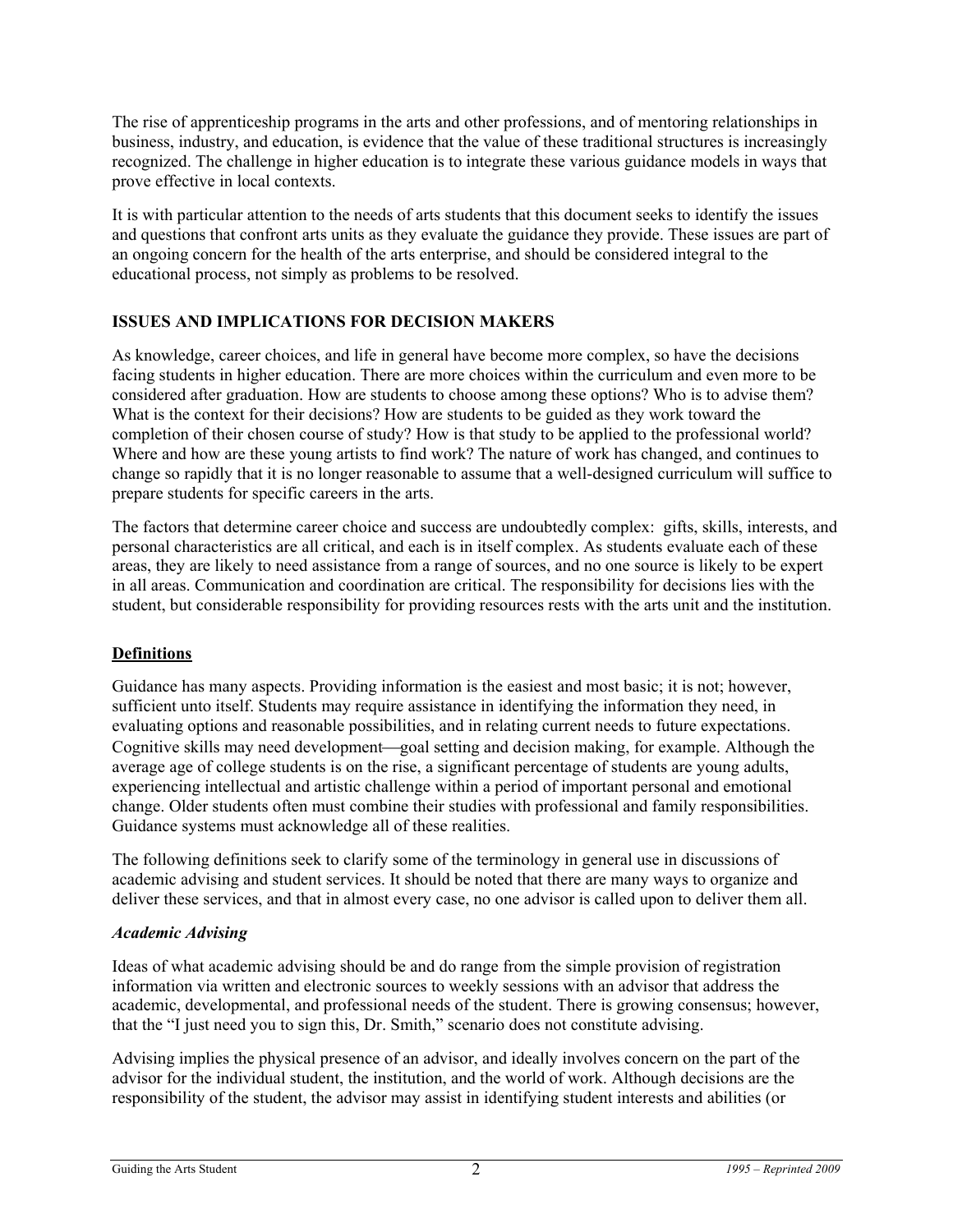difficulties); educational goals, career and graduate school choices, and naturally, course selections. He or she may also be instrumental in communicating the values of the institution and/or profession—for example, why liberal arts studies are important, or why performance majors study theory. Advising programs that are effective place emphasis on the development of an ongoing relationship between advisor and advisee.

Academic advising has traditionally focused on the curriculum, and while the educational process remains central, most definitions have broadened to include this process within the context of a student's personal and professional goals and aspirations. The goal is not so much graduation as a true commencement of practice in a chosen field.

Although such a broadened view requires more of an advisor than simply navigating a curriculum, there are practical limits. An advisor should be a valued resource; he or she should not be expected to serve as a therapist.

## *Academic Counseling*

The phrase "academic counseling" most often used in conjunction with freshmen and students without declared majors, implies substantial attention to the identification of academic (or artistic) strengths and weaknesses and the planning of a realistic academic program. Although the need for remedial or special study skills may be identified through this kind of counseling, academic counseling is not limited to those with such needs.

## *Developmental Academic Advising*

A developmental approach to academic advising, based on developmental theory and integrating intellectual, psychological, and social perspectives, arose in the 1970s and continues to be the most prominent theory in many circles. More honored in theory than in practice, developmental advising receives extensive attention in the literature on academic advising, but all three ACT national surveys have found little evidence of its implementation.

Developmental advising focuses on the intellectual and personal growth of the individual student, stressing the development of life and career goals. Course selection and scheduling are certainly present, but are the results of, rather that the reason for, the advising process.

## *Required Advising*

The literature on academic advising refers to programs where contact between the student and advisor is required as "intrusive advising." Some institutions do not require such contact, although virtually all encourage it. More schools require that first-year students meet with advisors, and allow other students to seek advice as they choose. The most common scenario requires that students meet with an advisor at least once a year, usually in conjunction with registration. Less frequently, advisors are encouraged to call or write to students who do not maintain contact with their advisor or who appear to be at risk. The guidelines for required advising programs vary from yearly contact to weekly meetings.

## *Mentoring*

When Ulysses sailed for Troy, he left his household and his young son, Telemachus, in the care of an old and trusted friend, Mentor. The definition of a mentor as "an experienced and trusted counselor" (*Oxford English Dictionary*) is an obvious derivation. Ulysses was absent for twenty years, and although few modern mentoring relationships are of like duration, the aspect of continuity is critical.

In business, industry, and education alike, mentoring is a means of encouraging junior members of a profession, easing their adjustment, and promoting their success. The mentor relationship may be initiated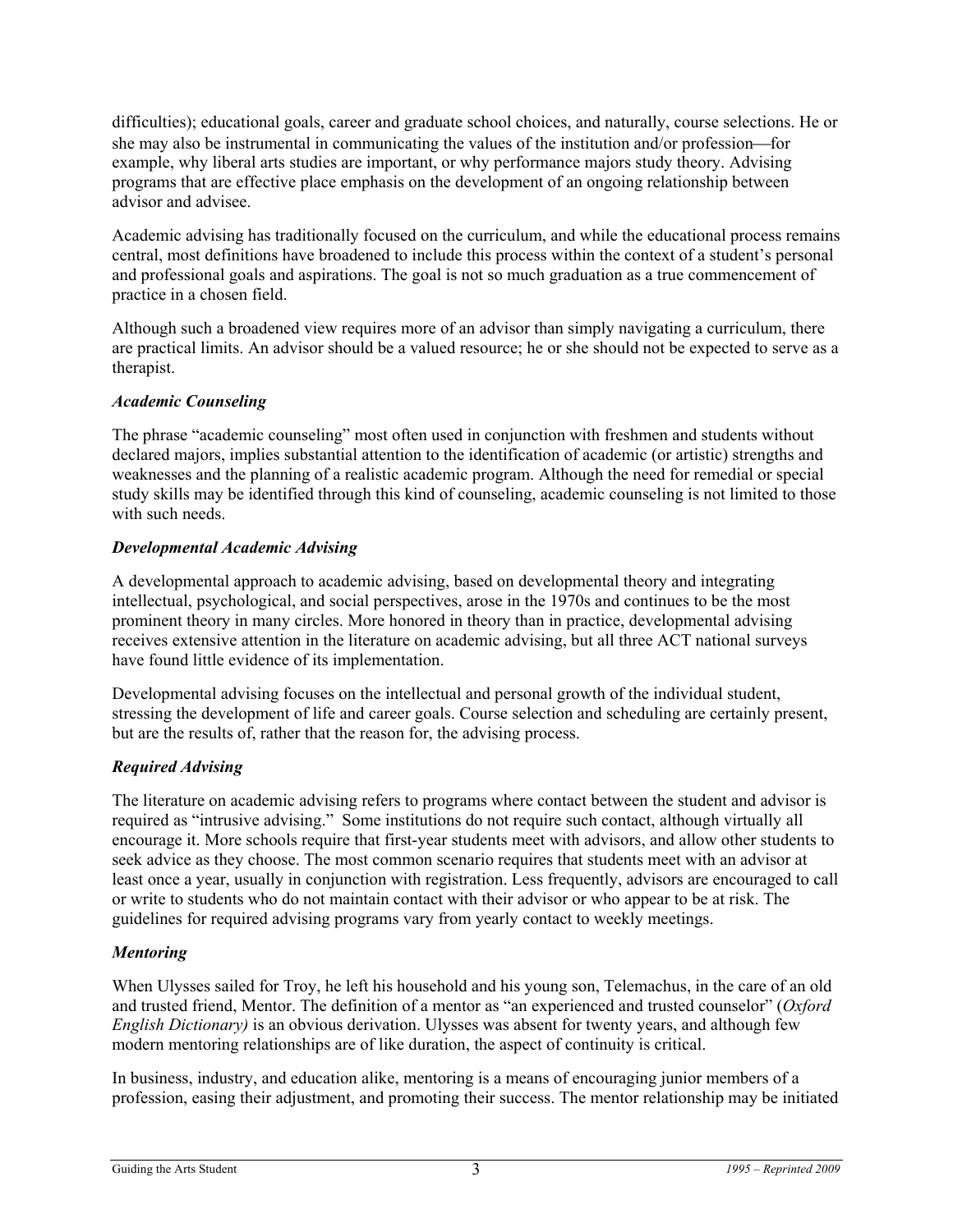by mentor or mentee, may be formal or informal, and may last months or years. In education, it is found in a formal context most often with reference to new teachers at the elementary, secondary, or collegiate level, and somewhat less frequently applied to graduate students. Given the level of professional specialization that is often present from the beginning of an artist's training, this level of individual guidance may be appropriate at an early stage of an art student's education. Ironically, considering the youth and privilege of the first mentee, mentoring of undergraduates is most commonly discussed today with reference to minorities, nontraditional students, or those who are considered to be "at risk."

There has been a renaissance of mentoring in recent years, accompanied by an increasing body of literature on its theory and practice. It is important to note, however, that mentoring requires a considerable commitment on the part of both mentor and mentee, and that the term should only be applied where such commitment does in fact exist.

Undoubtedly, many modern mentors wish for the added advantage enjoyed by Homer's Mentor-his duties were often performed by Athena, goddess of wisdom, under his guise.

#### *Career Counseling*

Career counseling addresses the professional aspirations of an individual student. Although career resource libraries and placement services are important, rapport between an individual student and an advisor/mentor is essential if successful counseling is to take place.

A number of arts units have developed courses or other forums that address many of the career options and practical issues faced by practicing artists. Courses, seminars, and discussion groups at the freshman level tend to focus on options, while those designed for seniors address résumés and portfolios, marketing, taxes, copyright, grant applications, gallery and management issues, and business issues, for example.

#### *Personal Counseling*

The vast majority of educational institutions provide counseling services that address the personal, psychological, and social challenges encountered by students of all ages and situations. Because these services are generally provided on an institution-wide basis beyond the arts unit, they will not be discussed in this document, except to note that these services may be vital to the continued success of arts students, and that it is critical that students be aware of these resources.

#### **Goals and Objectives**

Advising programs may support a variety of institutional and arts unit values and priorities. It is critical to the health of guidance systems that the goals and objectives of such systems be stated and understood by all those involved in the process.

#### *Students*

Although an emphasis on student satisfaction and retention has largely driven academic advising programs in the past, these issues may be viewed within a context broader than that of completing the undergraduate or graduate curriculum. There is a host of noncurricular issues to be faced by students in the arts, ranging from personal to professional, and those responsible for planning an advising system should consider which of these issues can or should be addressed in the advising process, and to what degree. In addition, there are both immediate and long-term benefits to good advising, and a good system will take both into account.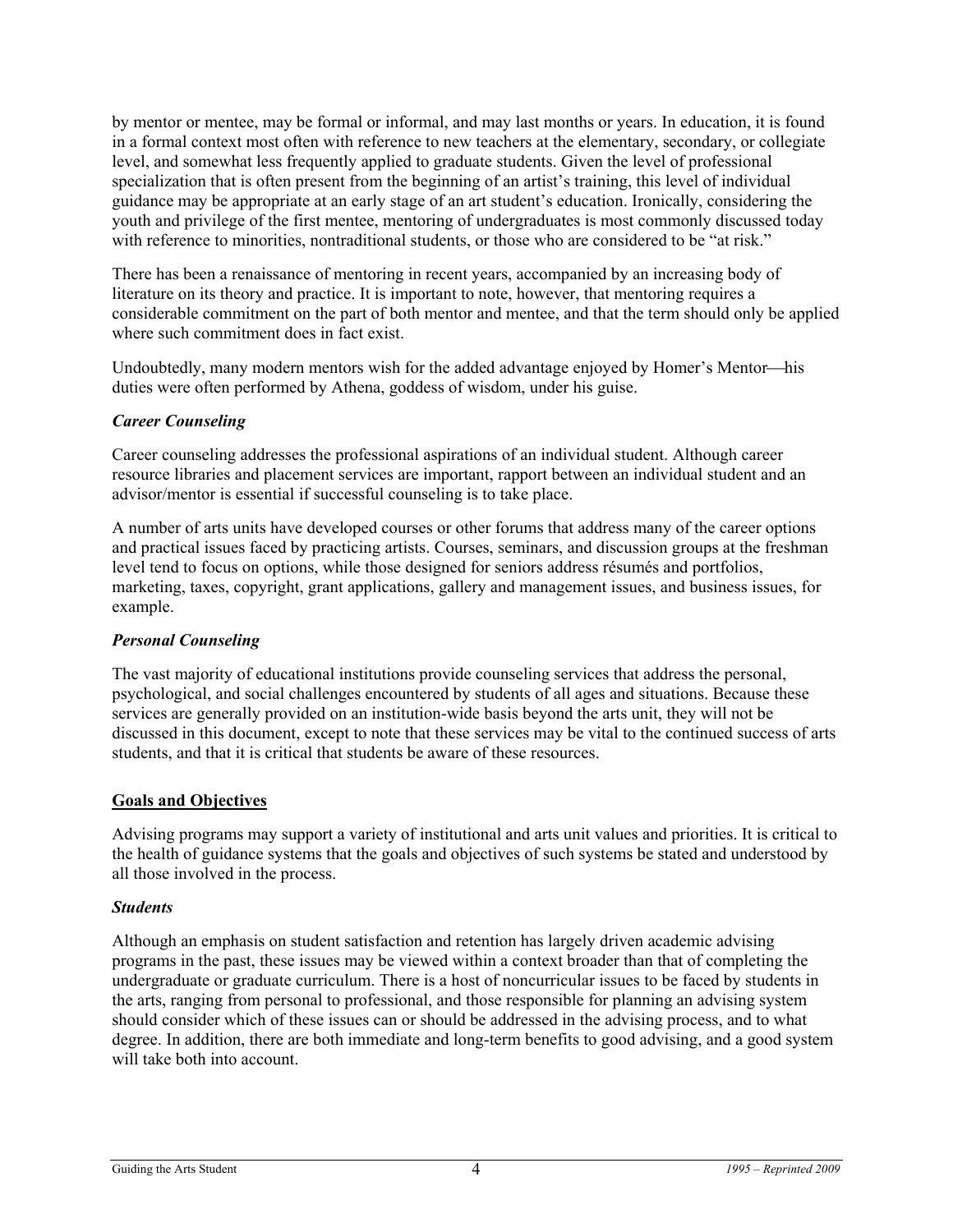#### *Advisors*

Advisors are often considered primarily in terms of the services they provide. There are important aspects of the advising system that enable them to provide those services, however, without which the system will suffer. Advisor satisfaction is as important to the process as student satisfaction, and is dependent on many issues, including training, administrative support, recognition, and reward. These issues should be reflected in the goals and objectives of the advising program.

#### *The Unit and the Institution*

Students who are engaged and persistent are an obvious advantage to a program. A successful advising program may account in great measure for this satisfaction, and indeed for the development of loyal alumni and institutional reputation. In addition to the procedural elements that are inevitably part of advising, a unit or institution may use the advising process as a means of communicating and reinforcing values and priories which it has determined are important to the educational process.

## *The Arts Professions*

To the extent that an advising system considers the future engagement of an individual in the arts, that system supports not only the student, but the arts professions. Studio and performing artists, educators, administrators, and advocates are all essential to the health of the arts, and both arts units and arts students are wise to consider the many aspects of the arts enterprise.

## **The Developing Artist**

Although individuals of every age face change and challenge, it might be argued that arts students face particular stresses and complications, many of which have implications for personal, academic, and career guidance needs. With few exceptions, artists live multifaceted lives—producing, performing, teaching, and myriad other endeavors. The degree to which young artists will be able to function in a variety of roles within the arts enterprise is determined at least in part by the degree to which their various artistic, intellectual, and social abilities are developed while they are students. How are these practitioners to be prepared, emotionally and practically, for such diversity? Rare is the artist who does not struggle with self-doubt; how is that self-evaluation to be turned to advantage, and when is it to be heeded? Artists have generally chosen a means of communication other than the written or spoken word; some artists find the word a difficult medium. They may result in an aversion to verbal communication, with important consequences for potential advisors. Arts students spend hours in studios and practice rooms, and performers are routinely involved in rehearsals and productions. Issues of isolation, independence, cooperation, and collaboration may be extremely germane to the advising process.

Although some students will begin their undergraduate training with clearly identified career goals, most will need to evaluate their goals on an ongoing basis. Many, outstanding in their communities or high schools, will need to make a significant adjustment to a context where artistic talent abounds. Prospective graduate students must also consider a range of degree options. These processes are aided by personal contact with those who can advise, encourage, and challenge them as individuals and artists.

#### **Master Teachers, Student Apprentices**

By its very nature, private instruction, which is central to arts study, can be an important asset to both academic and career advising programs. Although a studio teacher may or may not have primary responsibility for advising his or her students, this consistent contact should be a valued component of the advising program. In addition to formal and informal advising, a principle teacher provides an important role model through his or her teaching, professional activity, and the exercise of intellectual and artistic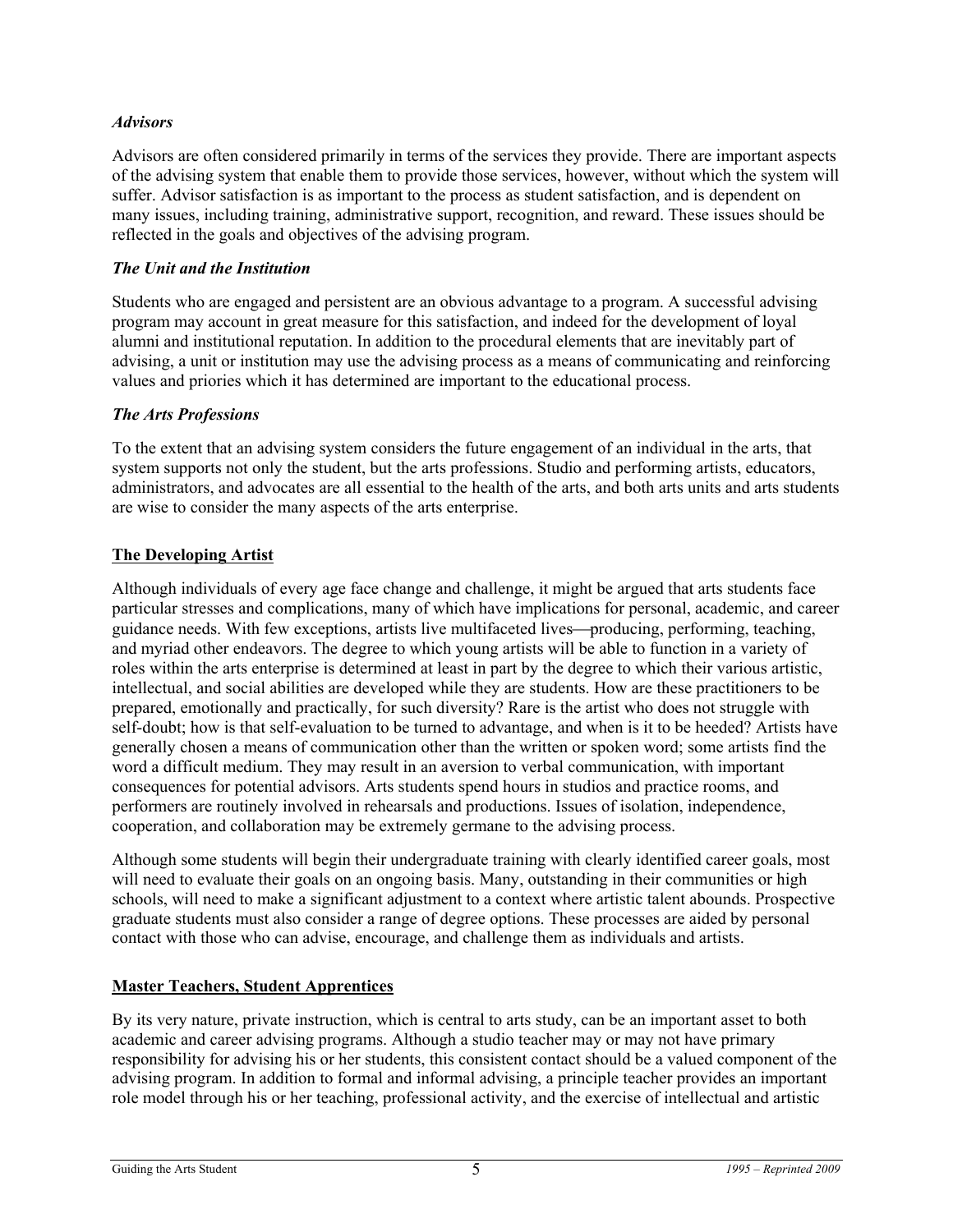curiosity exemplified by reading, concert going, attending art shows, and the like. Faculty other than the primary teacher can have influence on a student through juries, critiques, exhibitions, and productions, which enable the faculty to become familiar with individual students' work and abilities and to provide those students with alternate perspectives that can be most useful.

Unlike medicine, the arts professions do not generally provide a period of internship for young professionals. And while a student may study with a teacher consistently for a number of years, only rarely does the student benefit from contact with the full range of the teacher's professional involvement. It is important that arts units consider that just as they provide individual training in the discipline, they may provide individual guidance in the profession. For example, the arts are fields where the professional network and collegial support are essential. It is important that arts students realize this, and gain the knowledge and skills necessary to contribute to this aspect of artistic endeavor.

There are indeed several programs that help bridge the transition from student to professional. Student teaching is an integral part of arts education programs, and internships and residences are available in programs such as arts administration, arts therapy, and recording arts. Summer apprenticeships and both short- and long-term residencies give creators and performers broad experience. Knowledgeable advice with regard to these resources should be an essential part of the advising process.

## **Organizational Models and Delivery Systems**

There are numerous ways to organize and deliver advising services. Responsibility for advising may rest with a school, unit or department; a centralized advising center; or a combination of the two. The advisors may be faculty, staff, or professional advisors; they may be assisted by peer counselors, paraprofessionals, or computer resources. All of these options have merit and can serve effectively when appropriate; each unit or institution must decide which model is best suited to its specific needs and resources.

The 1987 ACT Survey of Academic Advising revealed that among institutions responding to the survey, faculty bore sole responsibility for academic advising on 53 percent of campuses.<sup>1</sup> Some of the advantages and challenges inherent in faculty advising are noted under "Advisor Issues."

Advising centers were present at 60 percent of institutions responding to the ACT survey; of these 66 percent were staffed by full-time professional advisors.<sup>2</sup> Although some institutions centralize all of their advising services, the far more common model combines both the advising center, primarily for first-year students and those without declared majors, and departmental advising for those who have selected a major field. Advising centers enjoy the advantages of visibility, accessibility, and advisors trained in student development; they are; however, unlikely to provide the level of specificity and expertise in the disciplines to be found in the academic departments.

Expertise in both arts curricula and arts professions is critical for those who would advise arts majors. These disciplines have rigorous requirements where the sequence of study can be crucial, and early, specific advising is essential. Although this imperative is easily understood by those involved in arts units, faculty, advisors, and administrators in other areas of an institution may not be aware, for example, that a potential music major who delays a first-year theory course may not have knowledge and skills necessary to second-year performance study, and may find it difficult to graduate in four years.

It is advisable that all potential arts majors have direct contact with the arts unit from the very beginning of their academic careers. Where advising for underclassmen is not provided in the arts unit, it is essential that those who provide the academic advising for these students have complete, current information on the course and sequence requirements of these disciplines.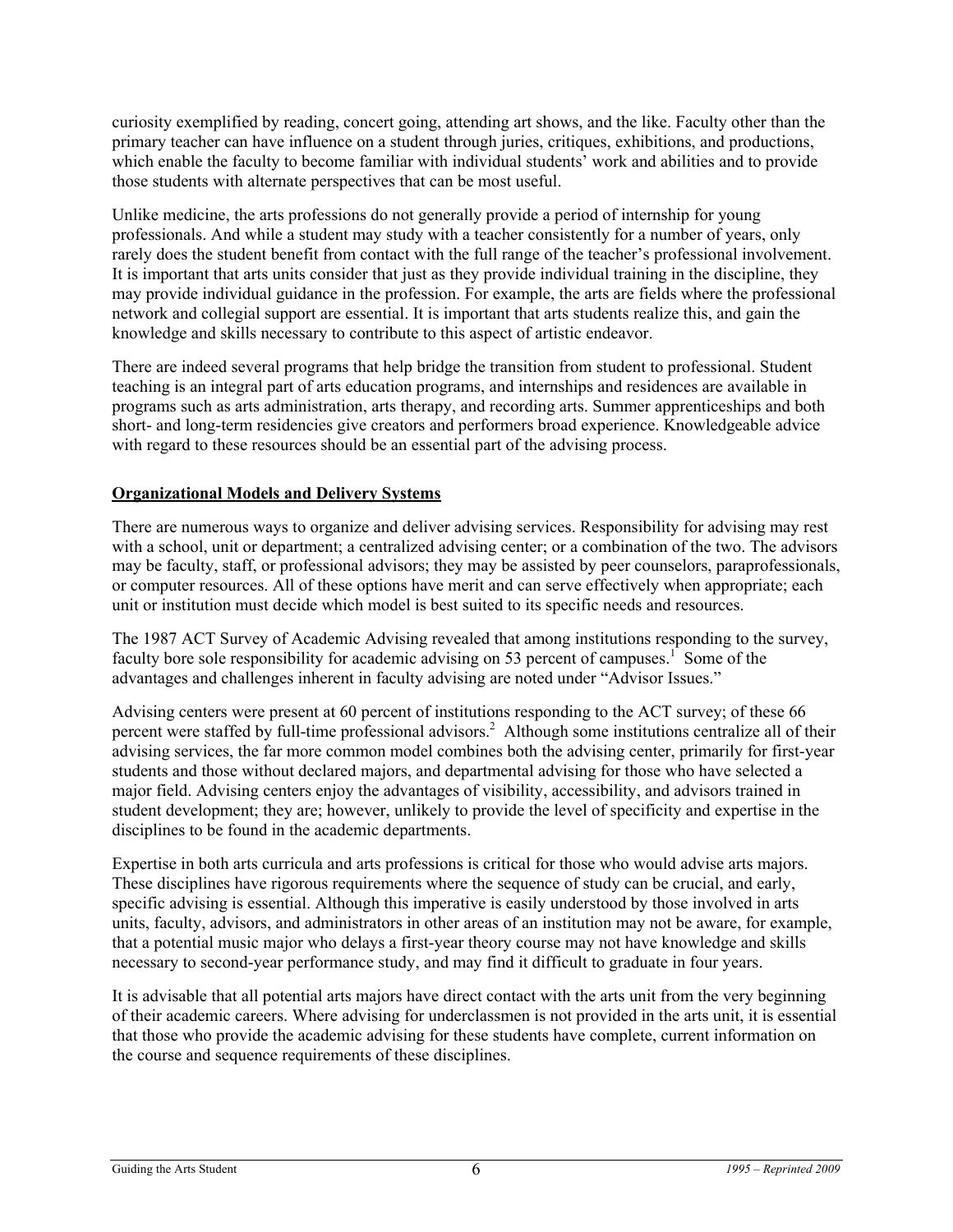Where there are special situations, such as double majors and education majors who must satisfy requirements in both the arts and in education, the organizational model must account for the necessary cooperation between units.

The delivery of advising may vary during a student's career. At each of these junctures, whether due to a change in program, program status, or advisor/advisee match, the issue of continuity is important. Many units have created problems by virtue of their very successes—intensive advising during orientation and freshman year may point up inadequacies later on in the student's program.

Resources such as personal counseling centers, career and placement offices, and student services should be considered as part of the overall advising system. Students and advisors need to be aware of the services and resources offered, where they are located, and how they are accessed.

#### **Administrative Issues**

The single most important factor contributing to strong advising programs is the commitment of the institution to the process. Good advising programs are not inexpensive; they require allocation of human, fiscal, and physical resources. Unless administrators believe that advising is an important and necessary educational service and they support that commitment both fiscally and psychologically, advising is likely to be neglected. There is no substitute for strong administrative support for an effective advising program. Critical to the demonstration of that support is the development and communication of a comprehensive policy statement on academic advising.

 $-D$ avid S. Crockett<sup>3</sup>

- *Purposes*. The philosophy, goals, and objectives of an advising program must be clearly stated and clearly understood by all who are affected by them. Elements of a policy statement may include philosophy, procedures, and the responsibilities of advisors and advisees.
- **Institutional Connection.** It is important that departmental or unit advising structures support and be supported by comprehensive, institution-wide advising programs, where these exist. In the absence of institution-wide programs, unit structures assume even greater responsibility. Coordination between units and schools is essential, especially in the case of double majors and those who must satisfy the requirements of two schools—arts education majors, for example.
- *Administrative Responsibility.* It is important to consider who bears the final administrative responsibility for advising. When the dean is responsible, the process may win prestige; it may also be overshadowed by other administrative responsibilities.
- *Resources*. Advising requires people, time, space, and other resources. Administrators must consider who will advise, where advising will take place, who will develop, produce, and distribute materials such as advising handbooks and guidelines, and how advisors will be compensated.
- *Coordination.* Advising is almost always a collaborative endeavor. How the various components of an advising program are to be coordinated is a significant administrative responsibility. Keeping records, disseminating information, assigning students and advisors, and providing the services and support necessary to maintain the process are all critical. Equally critical is coordination with services and policies beyond the unit.
- **Selection**. It is a mistake to assume that anyone can advise. An interest in students beyond the studio or classroom context is essential, as is familiarity with institutional options, career possibilities, and connections between subject matters and artistic or intellectual goals. Personal characteristics such as warmth and empathy are also important. Potential for effective advising may be included in hiring criteria.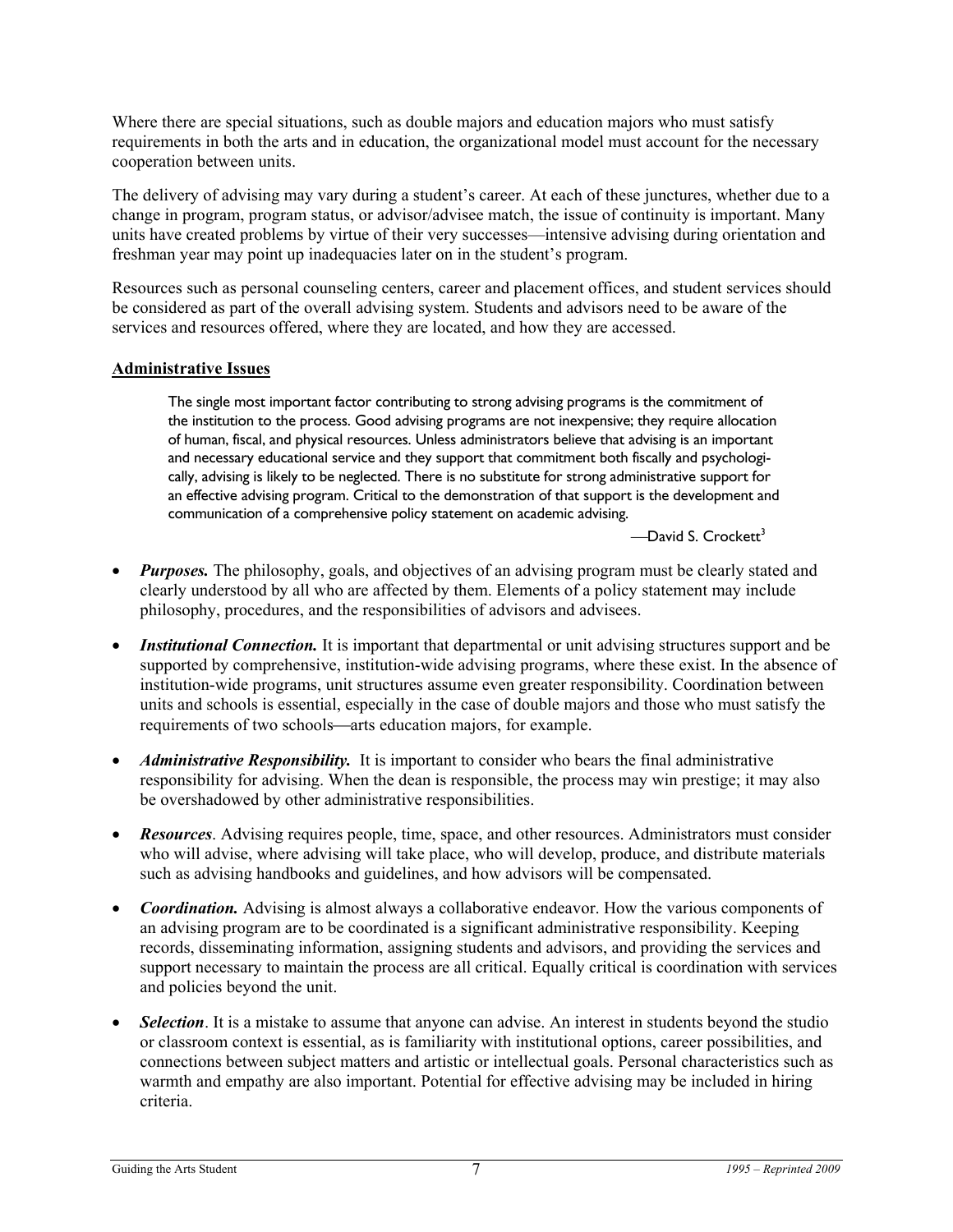- *Training.* Advisor training has been consistently noted as one of the greatest needs in the advising process. In addition to factual and procedural information, advisors often need skills in less tangible areas—identifying student needs and difficulties, assisting students with decision making and career exploration, and creating an atmosphere conducive to the advising process, for example. Deciding how, where, how often, and by whom such training will be offered is a major undertaking.
- *Record-Keeping.* It is important to determine what information advisors need to have and maintain regarding individual students, and how that information is to be managed.
- *Recognition*. Unless the advisor is a full-time professional, advising will be one of many professional responsibilities, and often one which received little recognition. There are various ways of recognizing advisors: release time, awards, recognition events such as dinners and luncheons, additional compensations, and certainly, evaluations for promotion and tenure.
- *Evaluation*. A well-managed advising program must have a mechanism for regular evaluation. Aspects to be considered include the overall success of the program, student and advisor satisfaction, individual advisor effectiveness, areas for improvement, and incentives for advisors and advisees.
- *Legal Issues*. Responsibility for the successful completion of requirements leading to a degree or diploma is a student responsibility. Lawsuits claiming failure to graduate as a result of faulty advising are rarely won, but many institutions now include a written statement of student responsibility in catalogs and handbooks. As some states move to place limits on state-supported tuition, timely completion of degrees becomes more essential, and inaccurate advising may indeed become more of a legal issue. Issues related to confidentiality and fairness have both ethical and legal implications and have received substantial attention in the literature on academic advising.

#### **Advisor Issues**

Most of the issues related to advisors are the same for all who advise, whether they are faculty, staff, or administrators.

There are some special considerations for faculty advisors, with important pros and cons. On the pro side, studies have shown that informal contact between faculty and students is one of the most important factors in student satisfaction. Faculty generally enjoy the respect of students, and they hold positions of prestige within the institution. As artists, they often represent the professional aspirations of their students. Through classroom and studio instruction, they have ongoing contact with potential advisees. On the other hand, faculty interest in an area of specialization may preclude the broad perspective on the curriculum and the profession needed in an advising relationship. Experience and expertise in one area of the arts may disincline a faculty member to encourage a student to follow a path other than that followed by the faculty member—would a choreographer, for example, encourage a dance student with an interest in psychology to consider dance therapy? If only full-time studio teachers serve as advisors, students of their part-time colleagues may be at a disadvantage. Unless advising is included in hiring, promotion and tenure evaluations, it is likely to be viewed as less important than other responsibilities. Faculty advising that is not carefully administered is notoriously uneven.

- *Inclination.* The advising relationship is an important one. To the extent that advising is more than the proffering of prescriptive information, it is an activity that requires insight, intuition, tact, wisdom, and at times, a willingness to challenge assumptions. Only those individuals who have the ability and the inclination to employ these characteristics should advise students.
- *Information.* Requirements, policies, and procedures are not only complex, they are constantly changing. Advisors must have accurate and timely information that is easy to reference. They must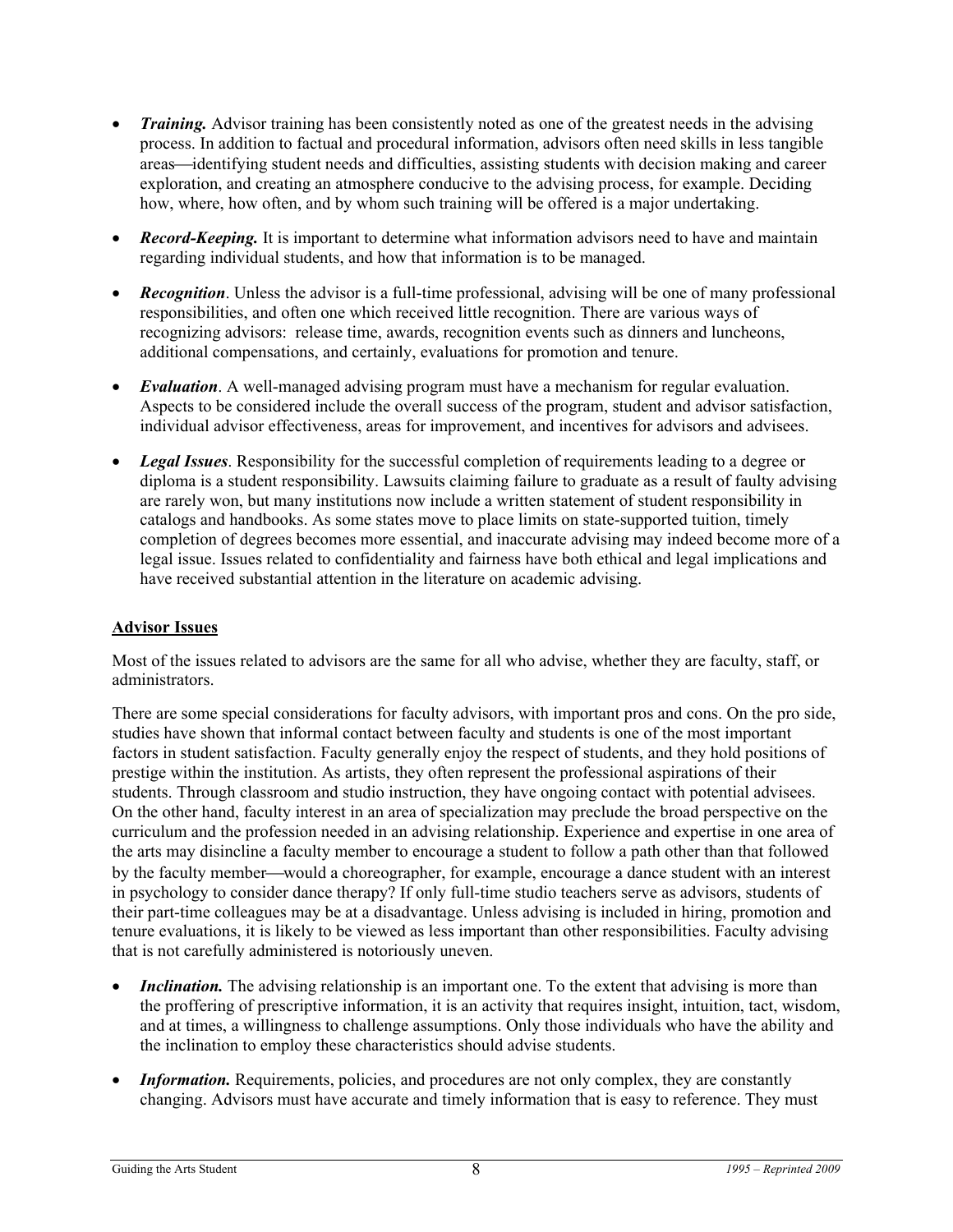also be familiar with resources within and beyond the arts unit, including counseling centers, student services, and career and placement offices.

- *Training.* Information is but a portion of the training needed for effective advising. The interpersonal and evaluative skills needed are less tangible but equally important, though the need may not be recognized.
- *Load.* Faculty and administrators juggle an assortment of responsibilities, and advising is rarely counted into the equation. The inclusion of advising in the teaching, creative work/research, and service profile for faculty requires consideration. The number of students an advisor can effectively advise is of critical concern.
- *Availability.* Where, when, and how often is the advisor able to advise? Office hours are possible only where there are offices available, a problem for many arts units. The adjunct status of many studio faculty may also impinge on their advising potential, in terms of both time and space.
- *Accessibility*. Students will be disinclined to consult an advisor who is perceived as inaccessible, uninterested, or overly burdened.
- *Recognition.* Advisor commitment to the advising process is unlikely to exceed administrative support for the activity. Consideration in promotion and tenure reviews, release time, additional compensation, recognition awards and events, and training are among the possibilities for rewarding advisors.
- **Scope.** It is important to remember just what it is that advisors are to do. Thomas Grites has sounded a warning:

One of the biggest mistakes people have made in attempting to improve their advising systems is to try to make therapists out of faculty and peer advisors…. This is not to deny that faculty can ignore the student's psychological adjustment. On the contrary, personal, social, and emotional adjustment problems may affect or result from academic matters; therefore, advisors should possess certain recognition and referral skills that will facilitate the student's total development.<sup>4</sup>

#### **Student Issues**

Information regarding courses and curricula is the most common topic of conversation in advising sessions. An effective advising process; however, will be far more broad-ranging. Consideration of student abilities and interests, career possibilities, and realistic appraisal of artistic and intellectual talent can all be essential to the process.

A study by Julie Noble compared what students actually discussed in advising sessions with what they felt they should have. In the "discussed" category were scheduling/registration, 80 percent; academic progress, 63 percent; dropping/adding courses, 56 percent; and meeting graduation requirements, 56 percent. Topics not discussed, but which students felt should have been, were finding a job after college/job placement, 33 percent; identifying careers that fit student's abilities, 33 percent; matching the student's learning style to courses, 29 percent; continuing education after graduation, 26 percent; and clarifying life/career goals, 25 percent.<sup>5</sup>

What is needed and what is wanted are not always immediately clear to either the student or the advisor. An ongoing relationship based on mutual respect is essential if important issues are to surface for discussion.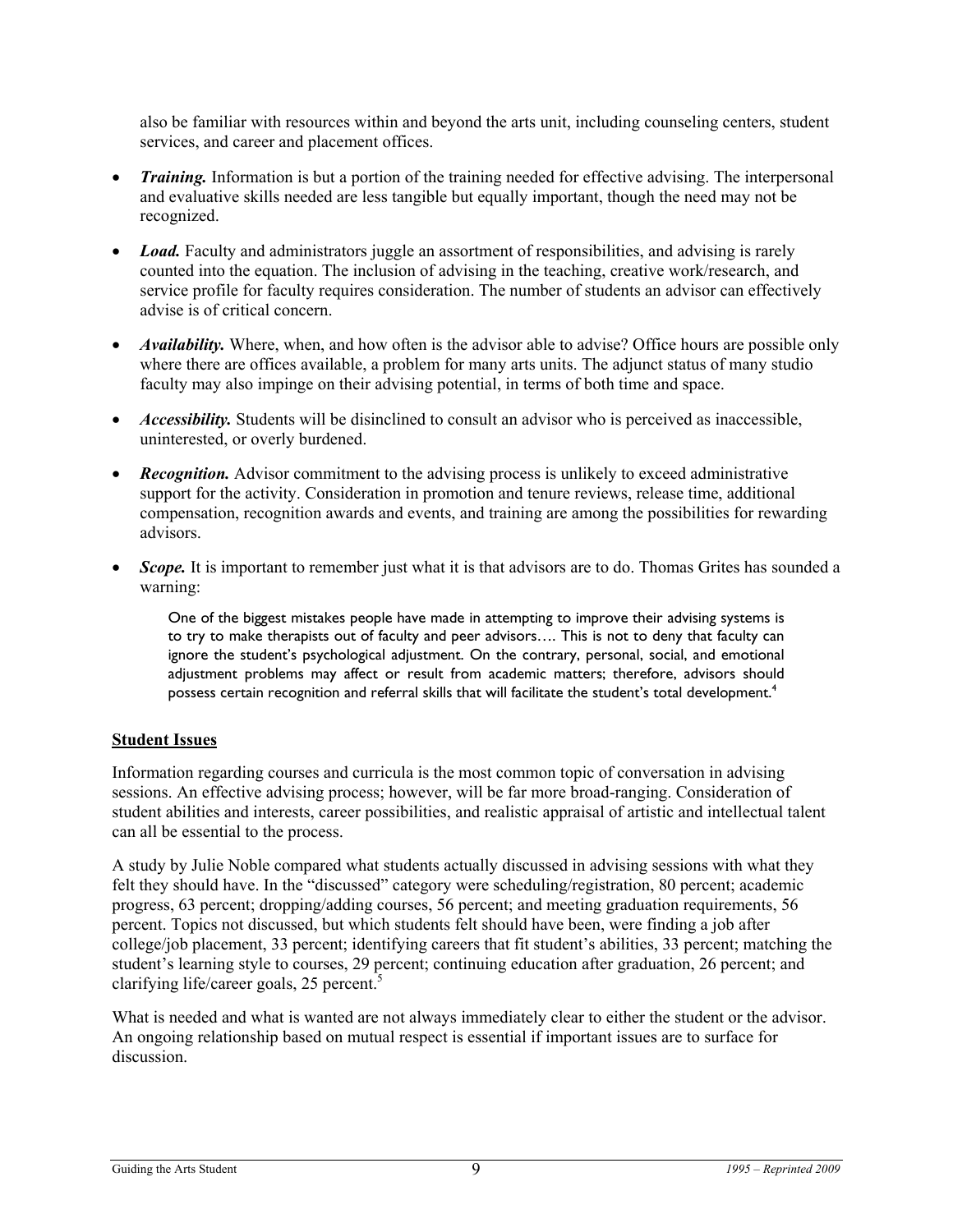- *Presentation of Advising Policies.* If the presentation of advising in written materials is perfunctory, students may well assume that the process is perfunctory as well. Statements regarding advising should include advising philosophy as well as procedures, and should be consistent in their various manifestations: catalogs, faculty and student handbooks, orientation materials, advising handbooks, and other sources.
- *Faculty Commitment to the Advising Process.* Whether or not faculty serve as primary advisors, they serve as primary role models. The way that faculty are presented in written materials, and particularly the way advising is presented as part of faculty responsibility in these materials, can greatly influence student willingness to seek advice. When students understand that advising is a recognized responsibility of the faculty, they will expect that responsibility will be taken seriously.
- *Advisor Accessibility and Availability.* Students will be far more inclined to seek advice if they perceive that advisors are genuinely interested in them and in their overall progress. They will be disinclined to make appointments if they feel that they are imposing on the advisor due to lack of interest or lack of time. Posted and maintained office hours are likewise an incentive, while an advisor perpetually on the run between classes, lessons, meetings, and airports is not.
- *Convenience.* Arts students tend to spend the majority of their time in the arts units. If important parts of the guidance system—career resource center of counseling center, for example—are not located in the arts unit, there may be a disincentive to use these resources. When this is the case, it is important that arts students know where these resources are located and be encouraged to explore them for relevant information and assistance, despite some inconvenience of access.
- *Career Goals and Career Paths.* Students with a chosen career goal may be more inclined to seek advice on attaining that goal than those whose question is not just, how do I get there from here, but, where am I going. The latter question is more difficult for student and advisor, but more crucial. This question will be asked only if the student trusts that various paths are valued. In a "performance school," for example, a student may feel that education and allied fields will not be given equal respect.
- *Perceived Need/Actual Need.* The need for a signature on a registration form is easily recognized; the need for more substantial guidance may not be realized or, if realized, may not be admitted. One of the marks of a skilled advisor is the ability to recognize what is needed.
- *Image.* When advising is perceived as addressing problems rather than promoting progress, students are less likely to engage actively in the process. Virtually all students benefit from guidance; the advising program should encourage all students to seek it.
- *International Students*. These students face many challenges—language and cultural differences are sometimes only the beginning. Many arts units have addressed these issues by having advisors who work solely with international students.
- *Transfer Students*. Transfer students may face an important adjustment on a new campus, but many of their curricular hurdles can be eased by well-developed testing and placement procedures. Some states have developed articulation agreements between community colleges and state universities which minimize these difficulties.
- *Graduate and Nontraditional Students.* It is important for advisors to recognize that many students have different needs from the traditional undergraduate. Usually older, often with career and family responsibilities, these students may require a different approach in advising.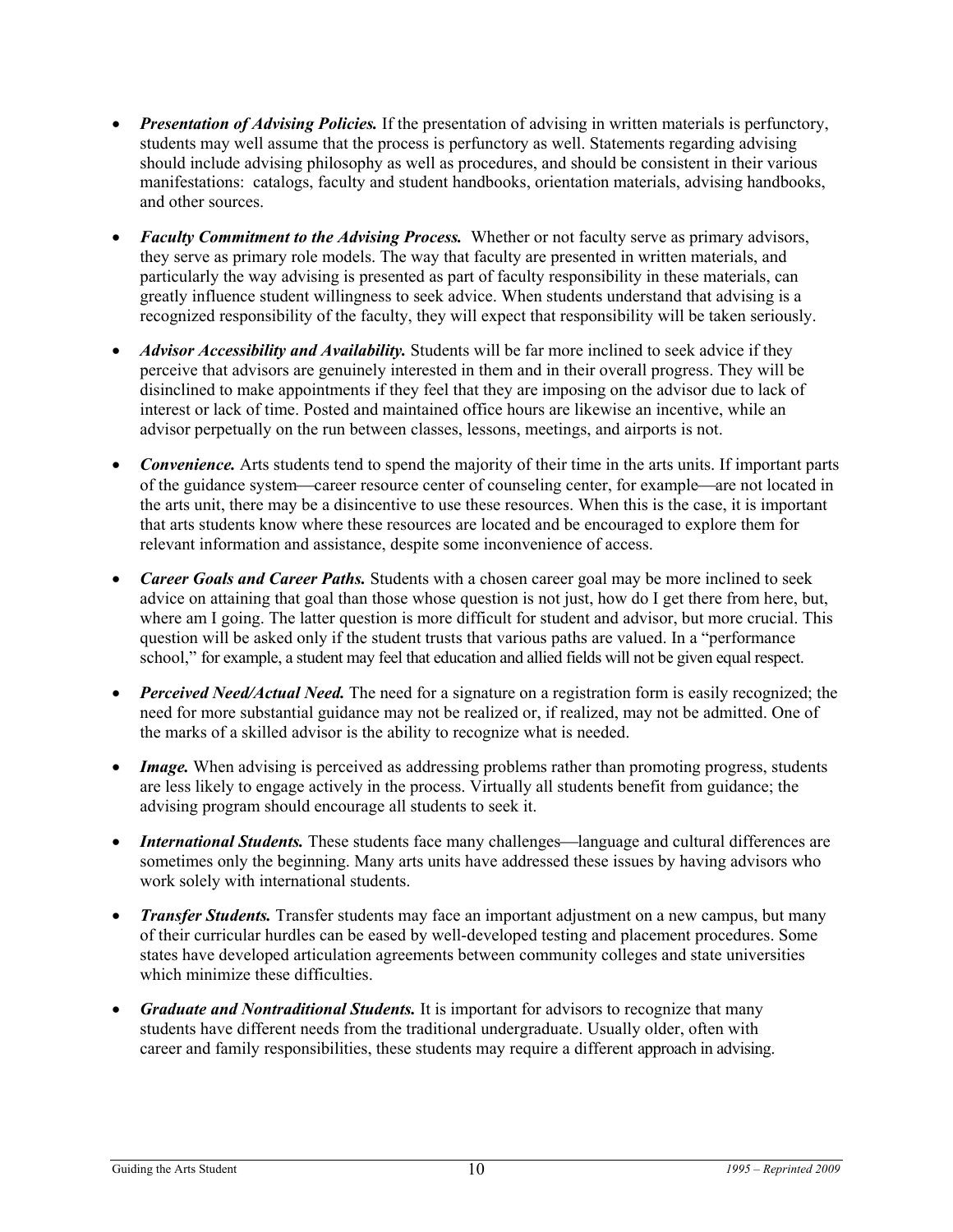#### **QUESTIONS FOR ARTS UNITS**

- Is there a written statement of philosophy, goals, and objectives for the advising program within the arts unit? How does this statement of philosophy, goals, and objectives fit with those of the institution? If the unit relies upon the institutional philosophy and policies, are these sufficient for the special needs of arts students?
- Are there written statements of advising policies and procedures for the arts unit? Are these consistent in content and terminology from one source to another: catalogs, student handbooks, faculty handbooks, advising handbooks, and orientation materials, for example?
- How and where do these statements appear, and what does the context convey with regard to priorities for the advising program? Are statements on advising listed in tables of contents and indexes? Are they found with departmental mission and goals, under student services, or as part of registration information, for example? What is the order of elements within the statement—does registration or philosophy come first? What is the effect of page layout—separate headings, paragraphs, and white space? Do published statements regarding advising convey the message that advising is taken seriously?
- Do these statements stress the importance of an ongoing advisor/advisee relationship and the benefits of such a resource to all students, not just those with special needs and/or problems?
- Is advising presented as having a process, progress, or problem orientation?
- What is the correlation between the emphasis on advisor/advisee contact and the philosophy of the advising process? For example, yearly meetings scheduled the week before registration imply a procedural step, while more frequent contact implies a relationship between advising and the development of professional competence.
- When are students introduced to the advising process within the unit—in the acceptance letter, in a welcoming letter, in orientation materials, in registration information, when a major is declared? What does this first introduction imply with regard to the priority of advising within the unit?
- How consistent is the emphasis on advising throughout a student's academic career?
- What written information is available about the advisors—names, office locations, office hours, and telephone numbers? Where is this information found?
- To what extent do advisors understand and reflect the values and priorities of the arts unit as they relate to advising? This may include the scope and purpose of advising, as well as attention to the ultimate goals of the students. If, for example, a unit is interested in preparing not only creators and performers, but also teachers, administrators, or, for that matter, future physicians and attorneys who are well grounded in the arts, do advisors share this perspective?
- What is the prevailing attitude among advisors toward their advising duties—for example, a responsibility or a burden? If the attitude is unsatisfactory, what can be done to improve it?
- What reward mechanisms are in place for advisors? Is advising specifically mentioned in promotion and tenure guidelines? Which category (teaching, creative work and research, service) does advising fall under, and how does that assignment reflect administrative priorities?
- How are advisors selected?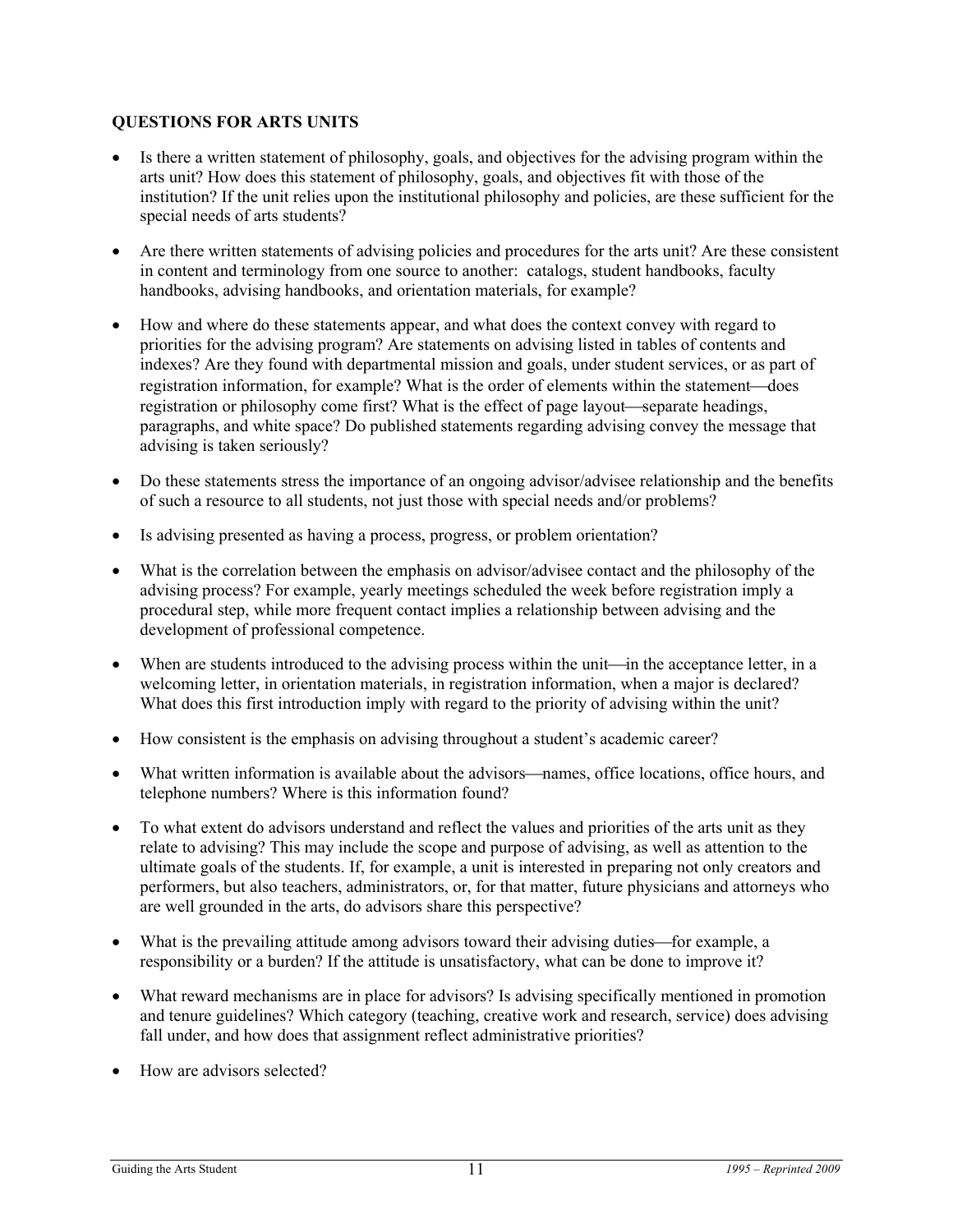- How are advisors trained? Is current training adequate, and who bears responsibility for evaluating and developing advisor training programs?
- Is there a clear understanding of what advisors are expected to know and do?
- How are advisees assigned—by degree, by year, by major, by major teacher, for example? Is this process working?
- Who is responsible for record-keeping, and how is information made available to all those who need it—students, advisors, registrar, for example?
- Are there timely notices and reminders for advisors and students regarding changes in requirements, policies, and procedures?
- Are the advising resource materials (handbooks, memos, newsletters) timely and appropriate? For example, a memo may be timely, but will it be kept and referred to when needed?
- Do advisors know when referral to another resource is appropriate, and do they have access to and information regarding those resources? These may include counseling centers, career and placement offices, academic study skills programs, and student organizations.
- Do arts students, who tend to spend the majority of their time in the arts unit itself, know of resources on other parts of the campus? Are they encouraged to use them?
- To what extent do the staff and faculty members operating these resources understand the needs of arts students? What might be done to increase this understanding?
- What cooperation is there between a central career counseling office and the arts unit? Does the central office have materials and expertise specific to arts careers? Do arts students know of these resources? If such resources are not available at a central career office, does the arts unit maintain a career resource library? Is there coordination with the central career office?
- A placement library; however well stocked with books, periodicals, brochures, and job announcements, cannot substitute for an individual who knows the student and can take time and interest in furthering that student's future in the arts. What are the provisions for one-on-one career guidance?
- Are there different guidance structures for different stages of a student's academic career—lower division/upper division, undergraduate/graduate, course work/professional practicum/dissertation research, for example? If so, what are the provisions for transition from one to the other?
- Does the unit offer assistance to its students once they graduate? How long and to what extent is this assistance available? Are students, faculty, and staff aware of this resource?
- Are advisor responsibilities and student expectations reasonable in light of available resources?
- What evaluation mechanisms are in place for advising programs?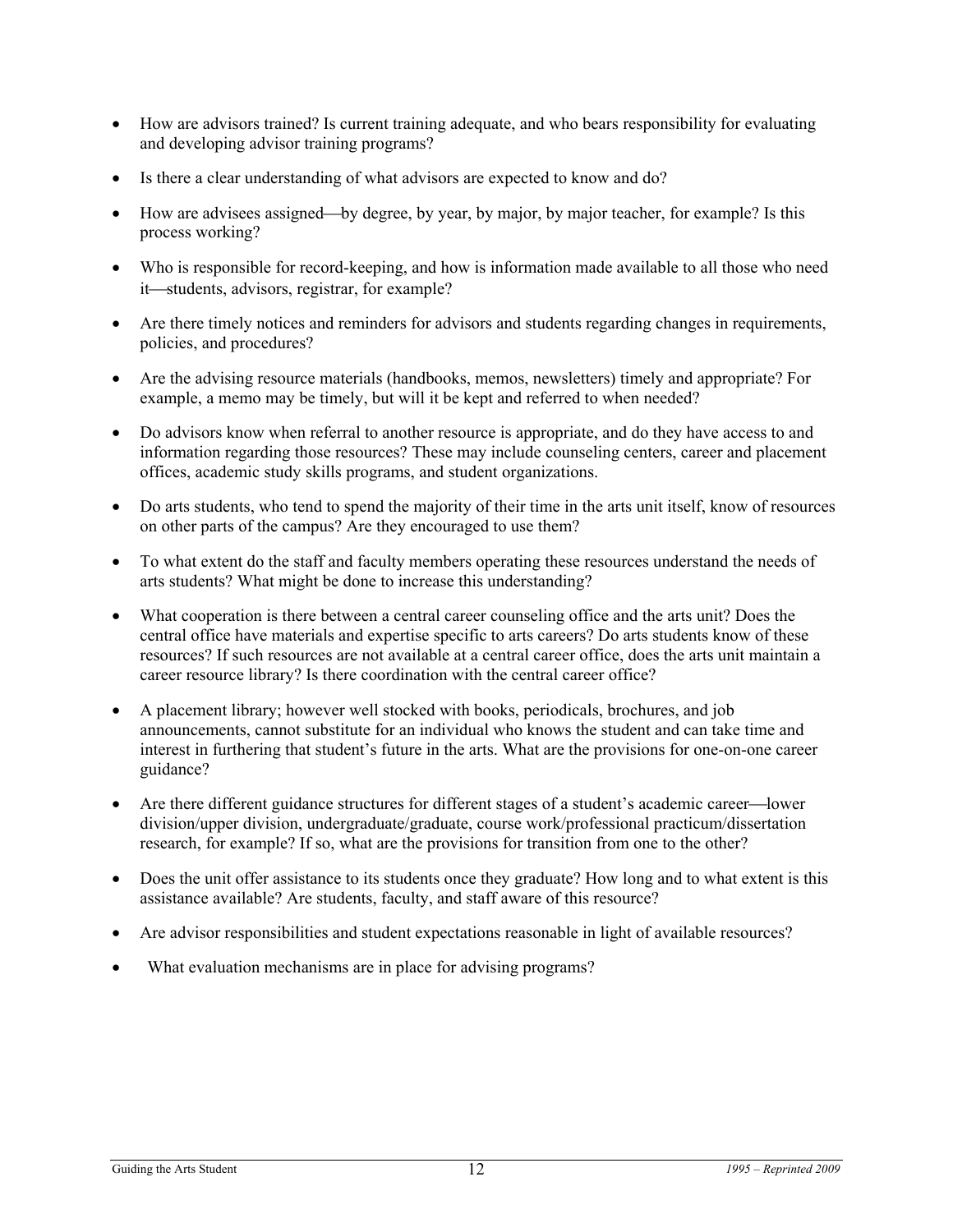## **CAUTIONS FOR ARTS UNITS**

- There are many successful models for academic advising, career counseling, and mentoring. What has proved useful in one circumstance may or may not be appropriate in another. Each arts unit must evaluate the needs of its students and the resources of both the unit and the institution when designing guidance systems best suited to the local context.
- There are trends in advising as in other areas of the curriculum. The applicability and practicality of these trends, in addition to their long- and short-range implications for arts students, must be considered. Developmental advising and centralization of advising are two such current trends.
- The increasing emphasis on centralized advising may have serious implication for arts units and their students. Arts students need access to specialized advising from the beginning of their undergraduate study.
- As the concept of mentoring gains currency, it is important that the term be used accurately. Monitoring a student's progress is not the equivalent of mentoring, which presupposes an ongoing, personal content-based concern for a student's academic and professional development.
- Computer registration, now in wide use, is not a substitute for advising. Most institutions require a meeting with an advisor before the computer system is accessible.
- Academic advising has become a profession with its own concerns, debates, and techniques. The professional literature is extremely useful, but it is important to remember that advisement professionalism and generic technique are not substitutes for ability to work with the content and the professional worlds of the arts disciplines.

## **LEADERSHIP OPPORTUNITIES**

- Evaluate the current guidance system within the arts unit. David S. Crockett's document, *Academic Advising Audit: An Institutional Evaluation and Analysis of the Organization and Delivery of Advising Services* is an excellent resource (see "Resources" below).
- Evaluate all of the aspects of the guidance systems to which arts students have access: departmental and centralized advising, career counseling, internships, mentorships, peer advising, etc. Ensure that there is appropriate synergy among all of these aspects.
- Develop clear and consistent statements of the philosophy, goals, and objectives of the advising system within the arts unit. Use these statements as the bases for planning and evaluation.
- Participate in institution-wide evaluations of guidance systems.
- Develop and maintain the currency of advising resources: departmental handbooks, advising handbooks, faculty handbooks, orientation and registration materials, and computer resources, for example.
- Consider ways to integrate the experience of alumni in the career development and counseling process.
- Consider ways in which advising may contribute to the process by which students learn to synthesize and integrate their knowledge and skills—both within their arts discipline and between the arts and general studies. How can advising help students gain a sense of what "competence beyond the curriculum" means?
- Find ways to help all involved see advising as an important means of advancing the professions.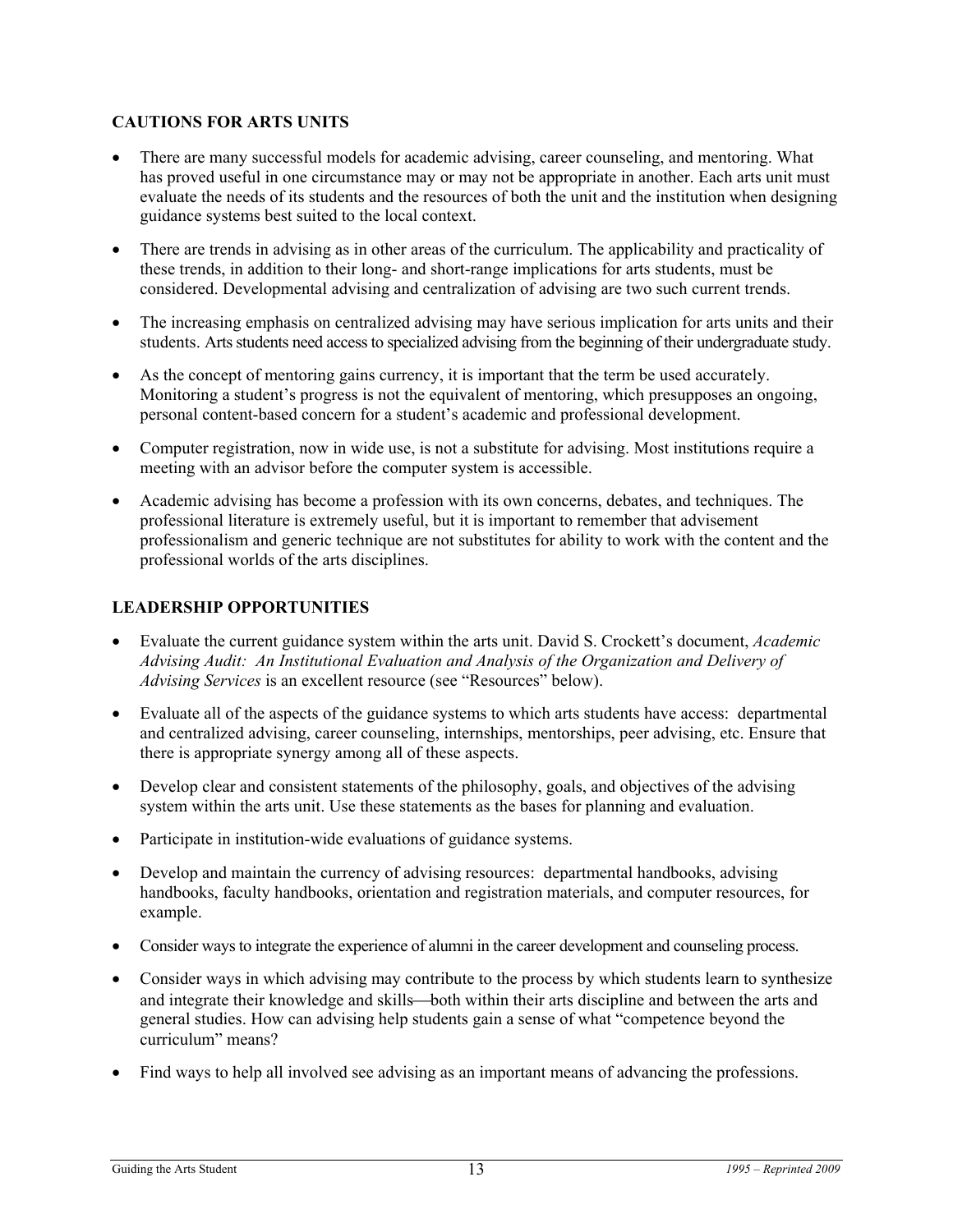#### **ENDNOTES**

<sup>1</sup>Margaret C. King, "Advising Delivery Systems", in *The Status and Future of Academic Advising*, ed. Wesley R. Habley and others (Iowa City, Iowa: American College Testing Programs, 1988), 142.

 $2$ Ibid., p. 144

<sup>3</sup>David S. Crockett, *Academic Advising Audit: An Institutional Evaluation and Analysis of the Organization and Delivery of Advising Services* (Iowa City, Iowa: American College Testing Program, 1988), 18

<sup>4</sup>Thomas J. Grites, "Maximizing the Use of Faculty Advisors", (paper presented at a Summer Work Conference, "Vital Resource⎯Students and Dollars", sponsored by the National Association of State Universities and Land Grant Colleges, Fort Collins, CO, July 19−21, 1978), 11.

 <sup>5</sup> Julie Noble, "What Students Think About Academic Advising", in *The Status and Future of Academic Advising: Problems and Promise*, ed. Wesley R. Habley (Iowa City, Iowa: American College Testing Program, 1988), 87.

#### **RESOURCES**

Crockett, David S., ed. *Academic Advising: A Resource Document,* Iowa City, Iowa: American College Testing Program, 1978. ERIC reference no. ED 189 906.

A wordy (1200 pages) but useful collection of articles and materials related to all aspects of academic advising: definitions; basic elements in development and implementation; delivery systems; managing faculty advising; training the advisor; institutional models; using ACT in advising; advising skills, techniques, and resources; surveys, inventories, and checklist; confidentiality issues; evaluation; annotated bibliography and reading list for advisors. Materials (with some exceptions) are not copyrighted, and may be reproduced for institutional use.

\_\_\_\_\_. *Academic Advising Audit: An Institutional Evaluation and Analysis of the Organization and Delivery of Advising Services.* Iowa City, Iowa: American College Testing Program, 1988. ERIC reference no. ED 346 904.

 An invaluable resource which may be duplicated for institutional use, "This Audit is designed to assist institutions in evaluating the current status of their advising program. Results of the audit should reveal areas of strength and areas where improvement may be needed." The four-part structure covers information gathering, evaluation, analysis, and action planning. Additional resources include six survey instruments, *The Third ACT National Survey on the Status of Academic Advising,* CAS "Standards and Guidelines for Student Services/Development Programs," and a valuable, 64-item annotated bibliography organized by subject (including general, developmental advising, training, evaluation, management, delivery models, faculty advising, and advising centers).

Frost, Susan H. *Academic Advising for Student Success: A System of Shared Responsibility*. ASHE-ERIC Higher Education Report No. 3. Washington, D.C.: The George Washington University, School of Education and Human Development, 1991. ERIC Reference no. ED 339 272.

 An excellent report that examines the background and practice of academic advising aspects of the advising relationship, strategies for success, and recommendations. A three-page summary is available (ERIC Reference no. ED 340 274).

Gordon, Virginia N. *Handbook of Academic Advising.* Westport, CT: Greenwood Press, 1992.

 Each of the ten sections of this valuable book contains an extensive bibliography. Sections are the History and Roots of Academic Advising, Delivery of Advising Services, The Advising Process, Career Advising, Advising Special Populations, Advising Culturally Diverse Students, Advisor Development and Training, Evaluation, Advising as a Profession, and Advising for the Future.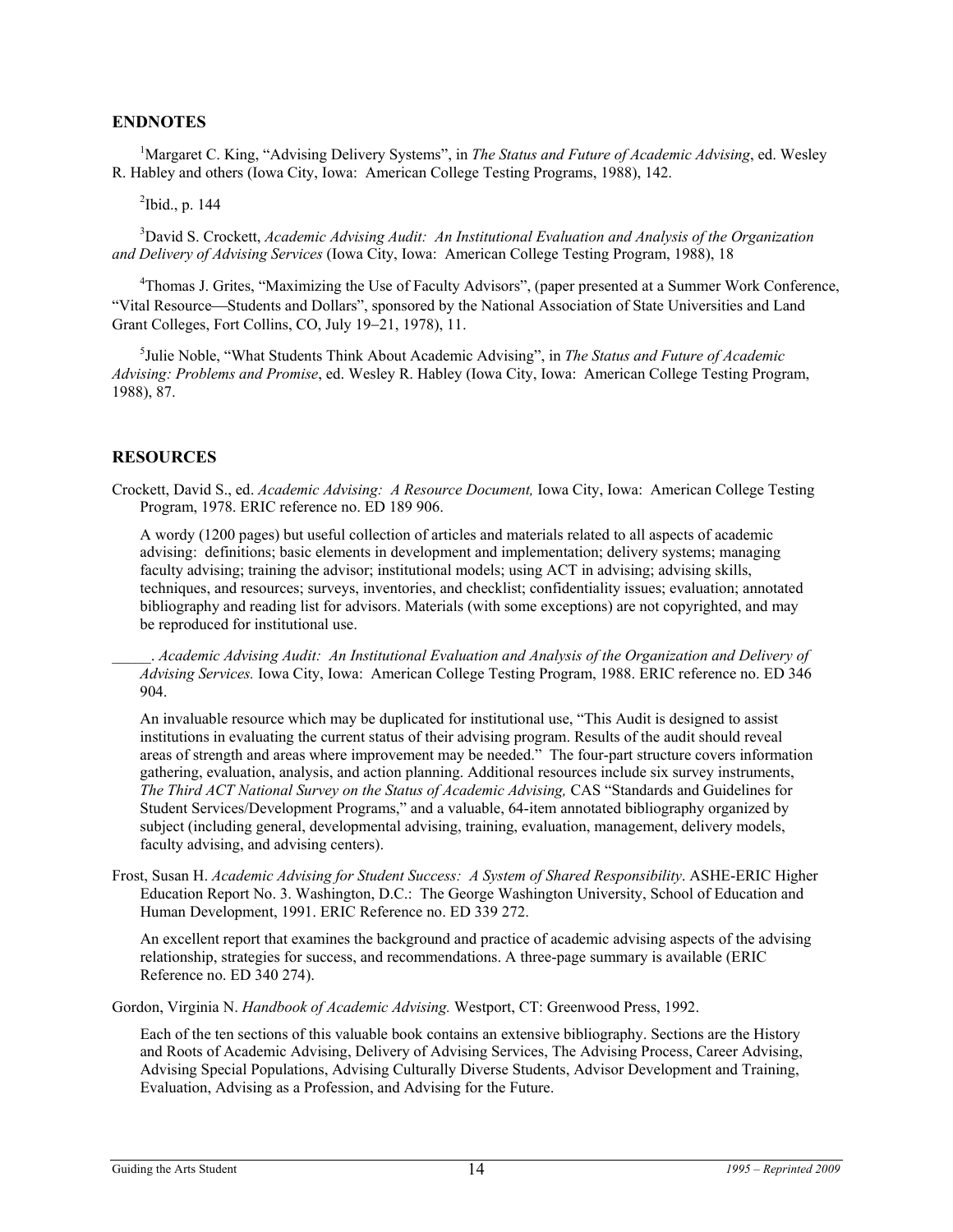Grites, Thomas J. *Academic Advising: Getting Us Through the Eighties.* AAHE-ERIC/Higher Education Research Reports, No. 7, 1979. Washington, D.C.: American Association for Higher Education, 1979. ERIC reference no. ED 178 023.

 An important and often quoted overview (74 pages) of the historical development, delivery systems, and "Intrainstitutional Interfacing" of academic advising, with recommendations and bibliography.

Habley, Wesley R., ed., and others. *The Status and Future of Academic Advising: Problems and Promise.* Iowa City, Iowa: American College Testing Program, 1988. ERIC reference no. ED 346 903.

 An important collection of essays and an excellent bibliography. Contents: Introduction and overview (Habley); The Third ACT National Survey of Academic Advising (Habley and David S. Crockett); What Students Think About Academic Advising (Julie Noble); Developmental Advising (Virginia N. Gordon); The Organization of Advising Services (Habley); Advising Delivery Systems (Margaret C. King); Advisor Training (Michael Keller); Evaluating and Rewarding Advisors (Crockett); Concerning Changes in Advising (Sara C. Looney); Exemplary Academic Advising Programs (71 case studies by Diana Saluri and Habley); References: Selectively Annotated (Habley and Lois Renter).

Habley, W.R., D.S. Crockett, and S.C. Cowart. *The ACT Third National Survey of Academic Advising.* Iowa City, Iowa: American College Testing Program, 1987.

 Conclusions drawn from this data may be found in Habley, *Status and Future of Academic Advising,* and in Crockett, *Academic Advising Audit,* above.

The National Academic Advising Association publishes the *NACADA Journal*, conference proceedings, reports, and monographs, all of which are available for purchase.

Address: NACADA Executive Office, Kansas State University, 2323 Anderson Avenue, Suite 225, Manhattan, KS 66502. Tel: 913/532-5717. Fax: 913/532-7732. Bitnet: nacada@ksuvum Internet: nac-ada@ksuvm.ksu.edu

The National Clearinghouse for Academic Advising: A Repository and Distribution Center for Information and Publications on All Aspects of Academic Advising, makes available bibliographies, books, serials, and other print and nonprint media on more than 50 advising topics, all at cost. Among the topics are advisor training; handbooks; advising special student populations; peer, professional, computer, and faculty advising; mentoring; and theories of advising. Address: The Ohio State University, National Clearinghouse for Academic Advising, University College,  $207$  Emerson Hall, 154 W.  $12^{th}$  Avenue, Columbus, OH 43210-1390

#### **ADDITIONAL SOURCES**

(Readers should consult the bibliographies of the Crockett, Gordon, and Habley documents above for more complete bibliographies by subject.)

#### **General**

- Bargar, Robert J. , and Jane Mayo Chamberlain. "Advisor and Advisee Issues in Doctoral Education." *Journal of Higher Education* 54:4 (July/Aug 1983), 407−432.
- Carstensen, Donald J., and Constance Silberhorn. *A National Survey of Academic Advising, Final Report.* Iowa City, Iowa: American College Testing Program, 1979. ERIC reference no. ED 232 525.

 The first of three national surveys by the ACTP presents results gathered from 820 two-year, four-year public, and four-year private colleges and universities.

Council for the Advancement of Standards for Student Services/Development Programs. "General Standards" and "Standards and Guidelines for Academic Advising." *NACADA Journal* 10:1 (Spring 1990), 52−60.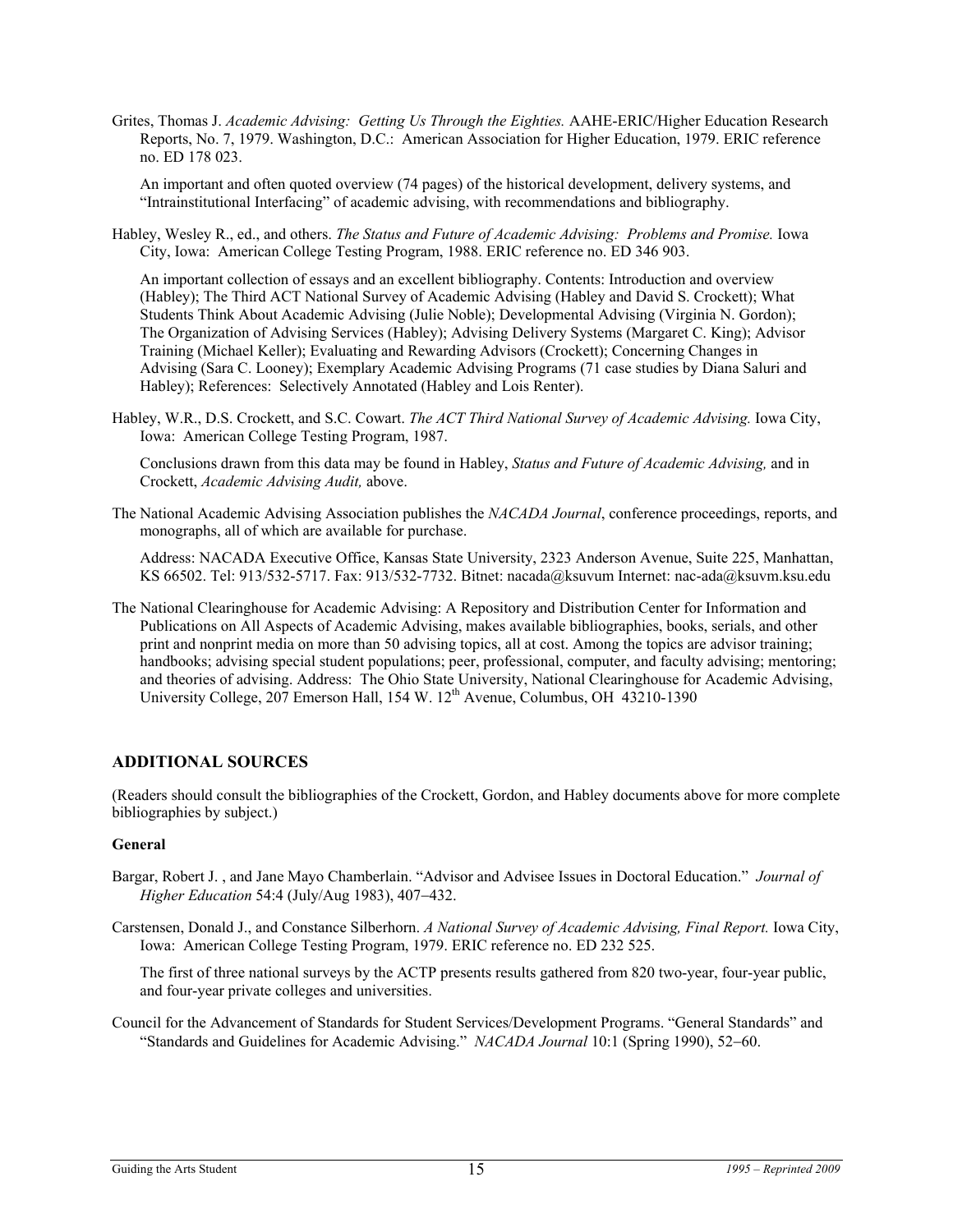Crockett, D.S., and R.L. Levitz. *A National Survey of Academic Advising: Final Report.* Iowa City, Iowa: The American College Testing Program, 1983.

The second national survey by the ACTP.

Gish, Dorothy J., and Donna J. Dentler. "Life Planning: Enabling Comprehensive Advising at Small Institutions." *NACADA Journal* 9:1 (Spring 1989), 81−83.

#### **Delivery Systems** (also see "Faculty Advising" below)

Frank, Celeste P. "The Development of Academic Advising: Models and Implication". *Journal of College Student Personnel* 24:6 (November 1983), 535-540.

Descriptions of seven organizational structures, including faculty advising only and six models combining faculty advising and advising centers.

#### **Developmental Academic Advising**

Higginson, L. C., K. D. Cohen, and S. H. Garis, eds. *Academic Advising As a Developmental Process: Proceedings of the Fourth National Conference on Academic Advising, Asheville, N.C., 1980.* Pomona, NJ; National Academic Advising Association, 1980.

 More than 50 papers on a wide range of advising topics, with special emphasis on developmental academic advising.

Winston Jr., Roger B., Theodore K. Miller, Steven C. Ender, Thomas J. Grites, and associates, *Developmental Academic Advising.* San Francisco: Jossey-Bass Publishers, 1984.

 A valuable collection of 17 articles on the theory and practical aspects of advising, including "Integrating Academic Advising and Career Planning" by Wesley R. Habley, "Advising Graduate and Professional School Students" by Roger B. Winston Jr. and Mark C. Polkosnik, and "Improving Advising Knowledge and Skills Through Faculty Development" by Howard C. Kramer and Robert E. Gardner.

#### **Evaluation**

- Kramer, Howard C. "Evaluation [of] Academic Advising: Administrator and Faculty Perspectives." *NACADA Journal* 2:1 (March 1982), 30−36.
- Srebnik, Debra S. "Academic Advising Evaluation: A Review of Assessment Instruments." *NACADA Journal* 8:1 (Spring 1988), 52−62.

#### **Faculty Advising**

Grites, Thomas J. *Improving Academic Advising.* IDEA Paper No. 3. Manhattan, KS: Kansas State University Center for Faculty Evaluation and Development in Higher Education, 1980. ERIC reference no. ED 202 411.

 This four-page paper offers suggestions to faculty who are attempting to improve their advising skills without the benefit of a formal training/resource program.

\_\_\_\_\_\_. "Maximizing the Use of Faculty Advisors." Paper presented at a Summer Work Conference, "Vital Resource—Students and Dollars," sponsored by the National Association of State Universities and Land Grant Colleges, Fort Collins, CO, July 19−21, 1978. ERIC reference no. ED 247 820.

 Presents ideas for improving faculty advising, with emphasis on selection, training, evaluation, and compensation or reward.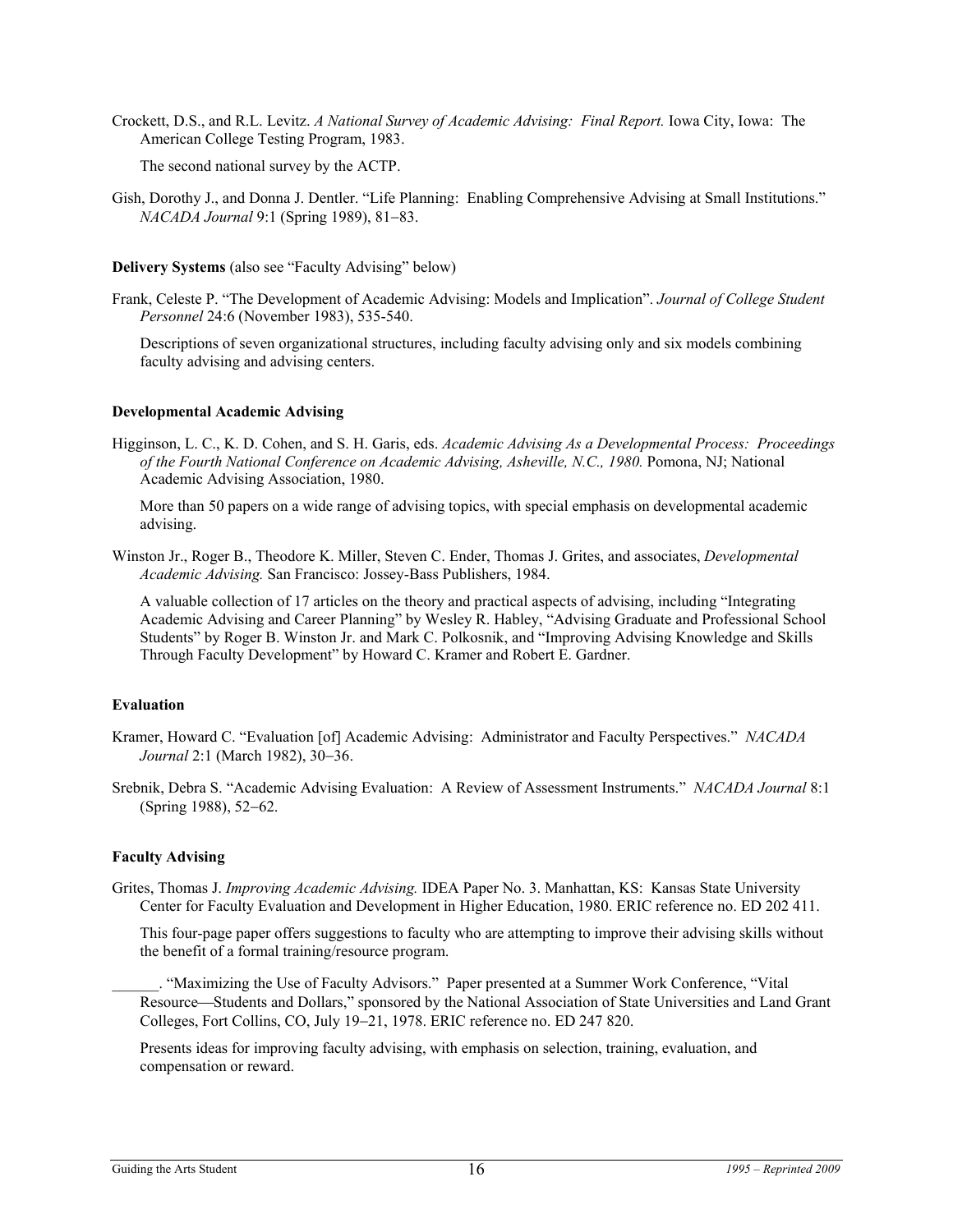Kavina, George, and Melvin J. Pedras. "Higher Education Faculty As Role Models: A Perceptual Comparison between Students and Educators with Implications for the Improvement of Teaching and Educational Management." Paper presented at the International Seminar on Staff, Program, and Organizational Development, Witzenhausen, West Germany, 1986. ERIC reference no. ED 270 037.

Discussion of four major role models: academic, mentor, citizen, friend.

Kramer, Howard C. and Robert E. Gardner. *Advising by Faculty.* Washington, D.C.: National Education Association, 1977.

 "The goal of the report is to identify, describe, and discuss some aspects of faculty advising that are little discussed between advisors and colleagues: sources of confusion, how to proceed with advising; keeping the relationship alive; special problems; informational advising; and models for advising" (author).

- Kramer, Howard C. "Faculty Development: The Advising Coordinator's Changing Sense." *NACADA Journal* 6:2 (Sept. 1986), 31−42.
- Mortensen, G. C. "Studio Teachers as Faculty Advisors: Keys to Success." *NACWPI Journal* [National Association of College Wind and Percussion Instructors] 37 (1988−89), 4−8.

#### **Legal Issues**

Gehring, Donald D. "Legal Issues in Academic Advising," in *Developmental Academic Advising,* Roger B. Winston, Jr., et al., eds. San Francisco: Jossey-Bass Publishers, 1984.

\_\_\_\_\_\_. "The Legal Limitations on Statements Made by Advisors." *NACADA Journal* 7.2 (Fall 1987), 64−68.

 King, Robert D. "Trends in Defamation Law: Let the Advisor Beware." *NACADA Journal* 12:1 (Spring 1992), 32−41.

Schubert, Arline F., and George W. Schubert. "Academic Advising and Potential Litigation." *NACADA Journal* 3:1 (March 1983), 1−11.

#### **Mentoring**

Adams, Howard G. "Mentoring: An Essential Factor in The Doctoral Process for Minority Students." Notre Dame, IN: National Consortium for Graduate Degrees for Minorities in Engineering, Inc., 1992. ERIC reference no. ED 358 769.

 An excellent, brief overview of the process and importance of the mentoring, with equal relevance to minority, majority, engineering, and arts students.

Cordova, Fred. "Mentoring Women and Minorities in Higher Education." ERIC reference no. ED 325 005.

 An even-handed discussion of issues faced by two groups in the mentoring process, where the majority of mentors have tended to be white males. The document also considers factors that cause highly intelligent people to underachieve.

Elwood, William R. "The Necessity of the Faculty Mentor in the Development of the Artist-Scholar." Paper presented at the Annual Meeting of the American Theatre Association, Dallas, 1981. ERIC reference no. ED 212 012.

 "A mentor who does his job clearly must realize that he is training a thinker of the theatre to take his or her place in that part of the intelligentsia that is responsible for not only producing art, but retaining the stewardship of artistic and humanistic values."